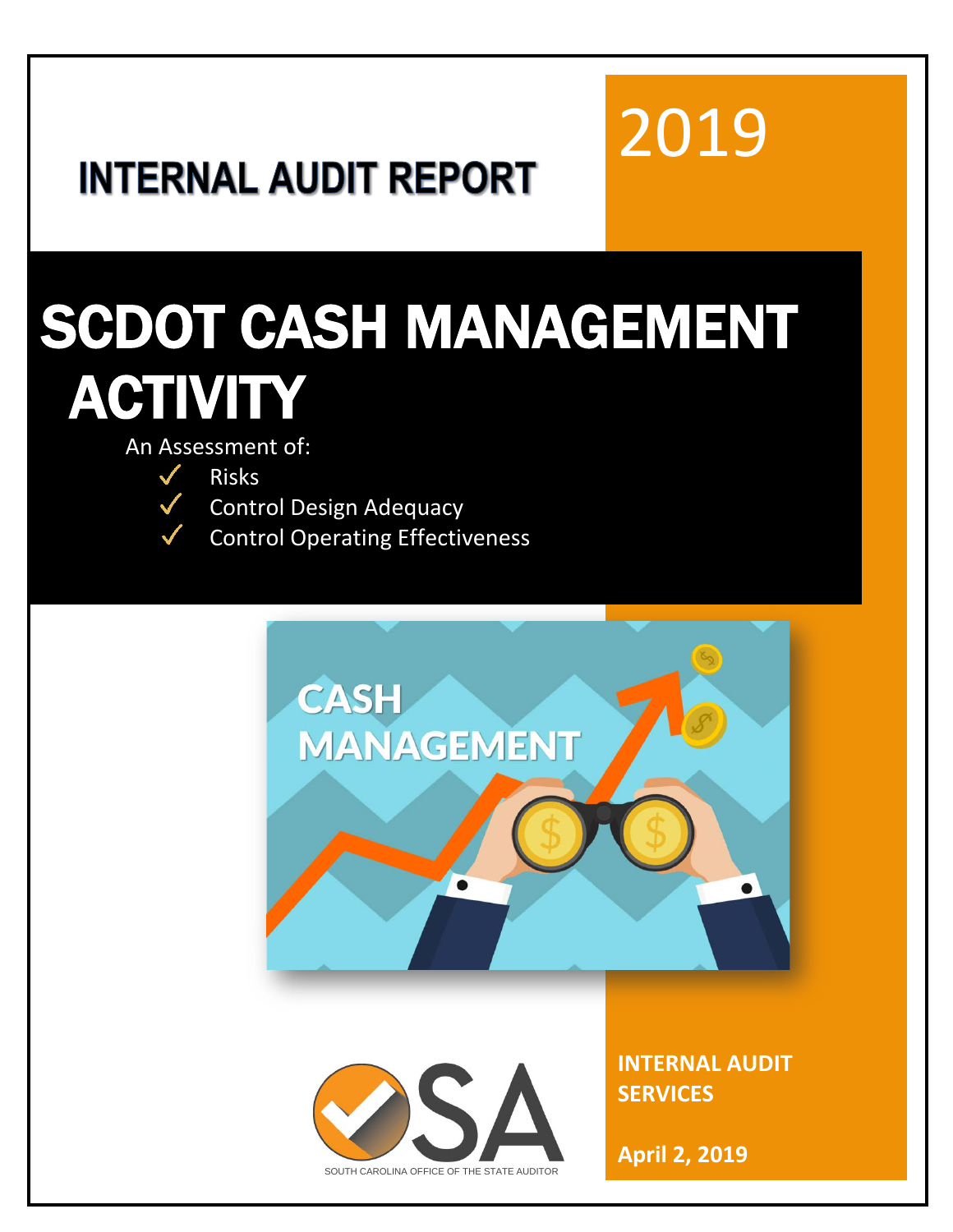# **EXECUTIVE SUMMARY**

#### **CASH MANAGEMENT ACTIVITY**

#### **OBJECTIVE:**

• To determine whether internal controls over cash flow modeling and cash flow operations are adequately designed and operating effectively.

#### **BACKGROUND:**

- In an effort to improve cash flow since a period of stressed State revenues in 2011, SCDOT implemented both short-term and long-term cash management practices.
- Management's objective is to effectively manage cash flow risks over the short and long terms through effective communication, planning, data analysis, trend monitoring, and timely and accurate transaction processing.
- The Agency engages in two primary activities to ensure effective cash management cash flow modeling and cash flow operations. Cash flow modeling is the practice of planning and forecasting the sources and uses of cash. Cash flow operations accounts for the flow of cash through receipt and expenditure processes.
- SCDOT issued Directive 50 creating a Program and Resource Analysis Meeting (PRAM). PRAM is used to facilitate communication across divisions of resource utilization and other issues targeted to improve the situational awareness throughout SCDOT.
- A cash flow projection model presented at each PRAM is adjusted based on changes in cost, schedule, budget, process, or economic conditions. To effectively manage cash modeling at SCDOT, an in-depth knowledge and understanding of the Agency's complex revenue and expenditure drivers is paramount.
- The timing of the receipt of revenues and payment for goods and services is significantly impacted by changes in industry capacity, major weather events, federal reimbursement timing, among other things. These impacts will cause cash balances to fluctuate over time.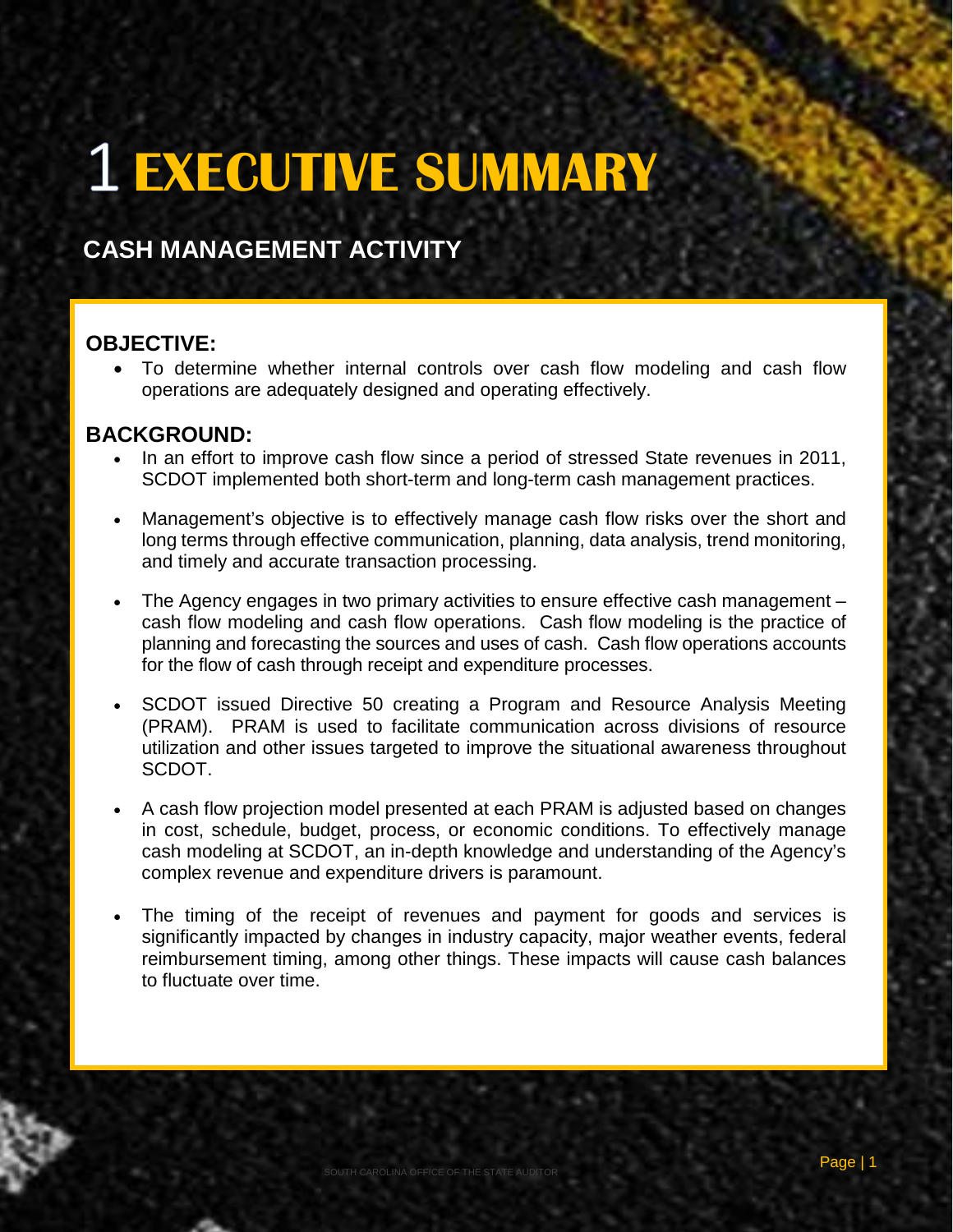## **EXECUTIVE SUMMARY continued**

#### **OBSERVATIONS ON INTERNAL CONTROLS: CASH FLOW MODELING ACTIVITIES:**

| 1. Cash Flow Mitigation Strategy Guidelines                                                                                                                                                                                                | <b>Risk</b><br><b>Exposure:</b> | <b>Medium-High</b> |  |
|--------------------------------------------------------------------------------------------------------------------------------------------------------------------------------------------------------------------------------------------|---------------------------------|--------------------|--|
| Observation: The Agency's mitigation tools and strategies for managing cash balances<br>impacted by unexpected events are not formally documented which may prevent future<br>decision makers from choosing appropriate mitigating action. |                                 |                    |  |
| (See detailed Observation 5.1.1 on page 13)                                                                                                                                                                                                |                                 |                    |  |
| <b>Risk</b><br>2. Manpower Dedicated to Projections<br>Medium-High<br><b>Exposure:</b>                                                                                                                                                     |                                 |                    |  |
| Observation: Highly manual and complex tasks necessary for cash projections were<br>added on top of the employees' primary job duties leaving insufficient time devoted to<br>cash flow projection modeling.                               |                                 |                    |  |
| (See detailed Observation 5.1.2 on page 14)                                                                                                                                                                                                |                                 |                    |  |
|                                                                                                                                                                                                                                            |                                 |                    |  |
| 3. Reliability of Data                                                                                                                                                                                                                     | <b>Risk</b><br><b>Exposure:</b> | <b>Medium-High</b> |  |
| Observation: The manual input and aggregation of data within spreadsheets could<br>potentially cause a material error in the cash flow projection.                                                                                         |                                 |                    |  |
| (See detailed Observation 5.1.3 on page 15)                                                                                                                                                                                                |                                 |                    |  |
|                                                                                                                                                                                                                                            |                                 |                    |  |
| 4. Documentation of Key Assumptions                                                                                                                                                                                                        | <b>Risk</b><br><b>Exposure:</b> | Medium-High        |  |
| Observation: Calculations for projections are shaped by assumptions made in three<br>separate divisions. The assumptions are not well-documented or communicated<br>across the divisions and to decision makers.                           |                                 |                    |  |

(See detailed Observation 5.1.4 on page 17)

continued on the next page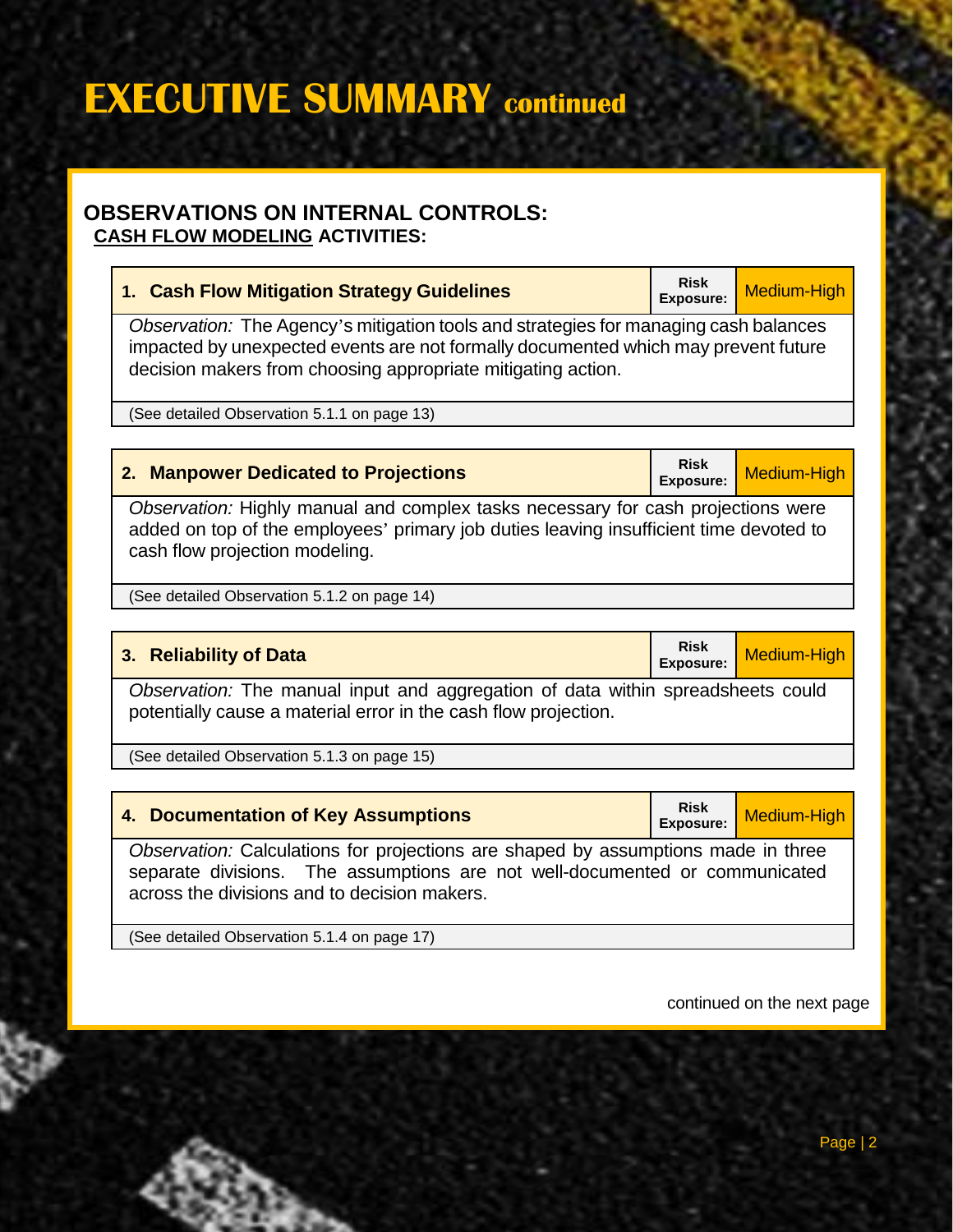continued on the next page

Page | 3

### **EXECUTIVE SUMMARY continued**

#### **OBSERVATIONS ON INTERNAL CONTROLS: CASH FLOW MODELING ACTIVITIES continued:**

| 5. Trend Monitoring                                                               | Risk<br>Exposure: | Medium-High |
|-----------------------------------------------------------------------------------|-------------------|-------------|
| Observation: The cash flow projection model is not formally assessed to determine |                   |             |

*Observation:* The cash flow projection model is not formally assessed to determine whether projections were reasonable compared to actual results.

(See detailed Observation 5.1.5 on page 19)

| Risk<br>Exposure:<br>6. PRAM Meetings                                         |  | <b>Medium</b> |
|-------------------------------------------------------------------------------|--|---------------|
| Observation: The Agency suspended its formal monthly PRAM (Program Resource   |  |               |
| and Analysis Meeting) as required by Departmental Directive (DD) 50. Informal |  |               |
| meetings were ongoing while PRAM was being redesigned.                        |  |               |

(See detailed Observation 5.1.6 on page 21)

#### **7. Trained Backup Risk Exposure: Risk Exposure:**

*Observation:* The complexity of the cash flow projections requires not only the preparer to be trained and knowledgeable, but also a backup person in case the preparer leaves the Agency. Currently, no backup is in place.

(See detailed Observation 5.1.7 on page 23)

purpose of the cash flow projections.

(See detailed Observation 5.1.8 on page 24)

**8. Desk Procedures** Risk and Section 2014 **Risk Exposure:** 

Medium-Low

*Observation:* Timely and accurate forecasts are impeded if an employee performing the

forecasts is not knowledgeable and experienced. There are currently no desk procedures to help staff who don't normally perform the work understand the overall

Medium-Low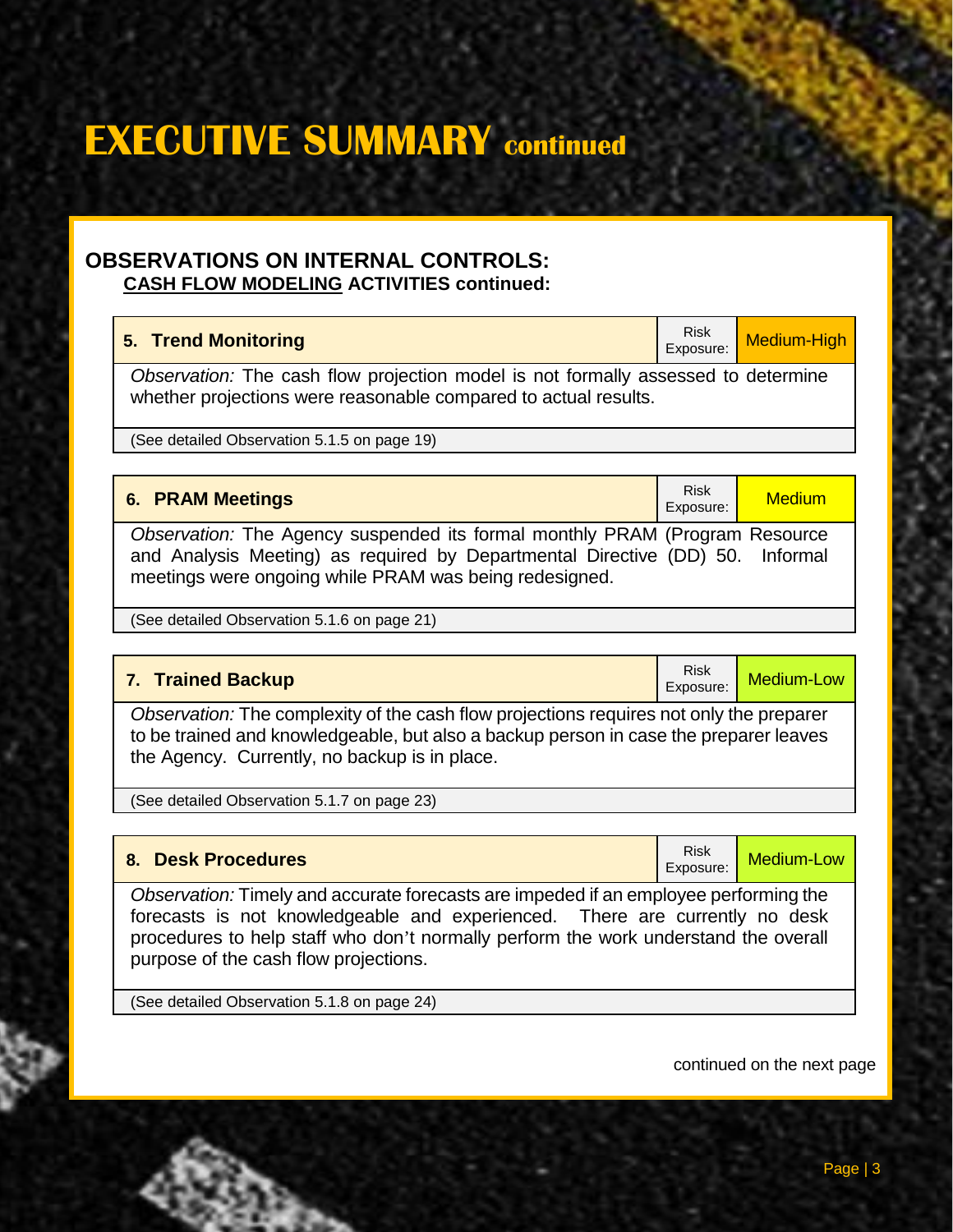### **EXECUTIVE SUMMARY continued**

#### **OBSERVATIONS ON INTERNAL CONTROLS: CASH FLOW OPERATIONS ACTIVITIES:**

| 1. SiteManager Segregation of Duties, Roles, and<br><b>Policies</b>                                                                                                                                                         | <b>Risk</b><br>Exposure: | <b>Medium</b> |
|-----------------------------------------------------------------------------------------------------------------------------------------------------------------------------------------------------------------------------|--------------------------|---------------|
| Observation: Within the projects sampled, we noted 21 instances in which an employee<br>both input and reviewed the same quantitative data in the SiteManager system,<br>therefore creating and approving their own inputs. |                          |               |

(See detailed Observation 5.2.1 on page 25)

#### **2. Updating of Construction Manual** Risk

*Observation:* The Construction Manual has not been updated since 2004. Many changes to SCDOT and the way it conducts business have occurred since that time period.

(See detailed Observation 5.2.2 on page 26)

#### **3. Accounting Access to Participation Agreements** Risk Risk Risk

Medium-Low

Medium-Low

*Observation:* The Accounts Receivable manager within Accounting does not currently have access to data necessary to verify the completeness of the outstanding Accounts Receivable.

(See detailed Observation 5.2.3 on page 27)

| 4. Accounts Receivable Reconciliation                                                                                       |  | Medium-Low |
|-----------------------------------------------------------------------------------------------------------------------------|--|------------|
| Observation: Current internal controls are not sufficient for preventing or detecting<br>accounts receivable keying errors. |  |            |

(See detailed Observation 5.2.4 on page 28)

**Management Action Plans are included in the report following each detailed Observation as referenced above.**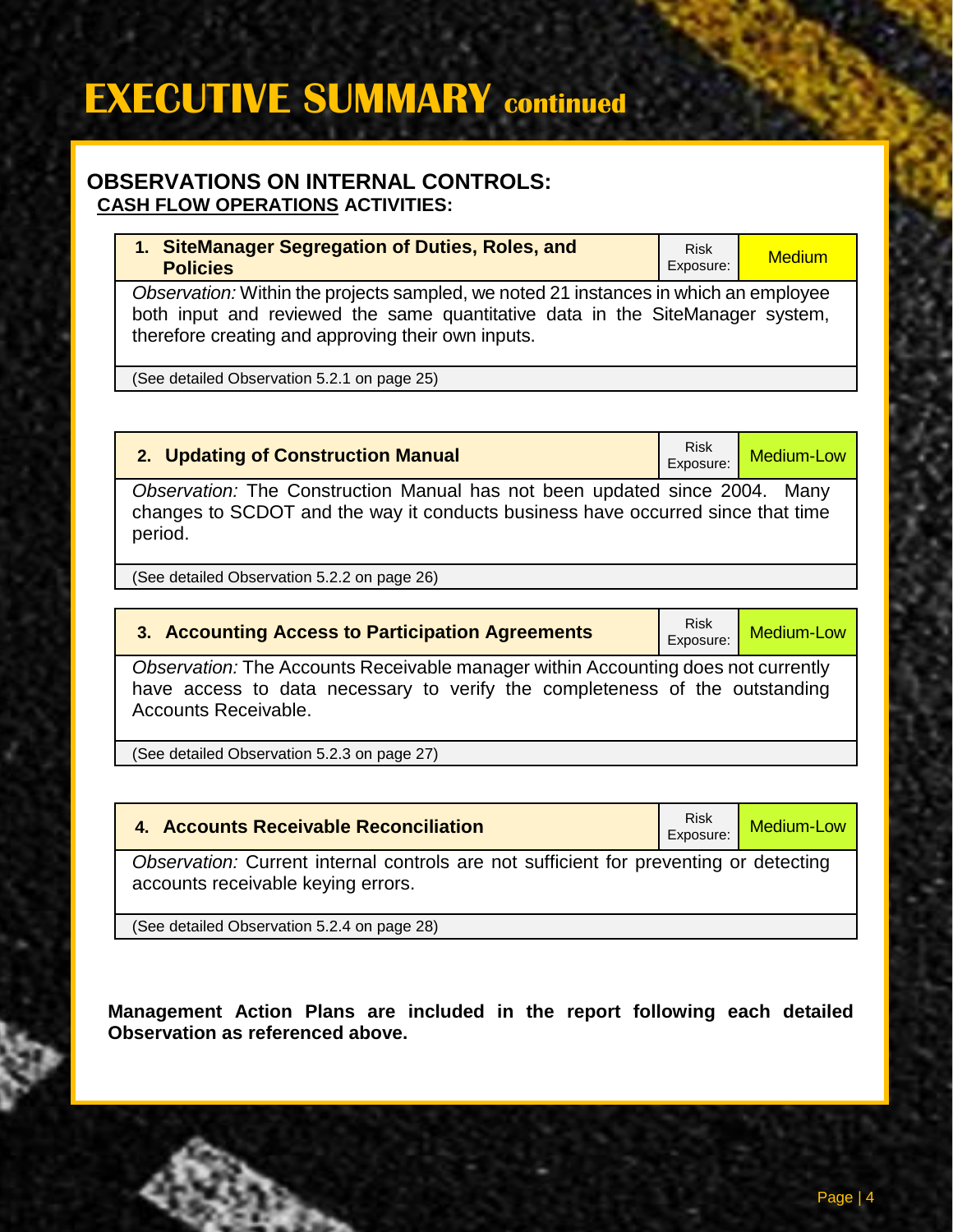### **ONTENTS**

|                         |                                                                     | Page           |
|-------------------------|---------------------------------------------------------------------|----------------|
| 1                       | <b>Executive Summary</b>                                            | 1              |
| $\overline{\mathbf{2}}$ | Foreword                                                            | 6              |
| 3                       | <b>Internal Auditor's Report</b>                                    | $\overline{7}$ |
| 4                       | <b>Engagement Overview</b>                                          |                |
|                         | 4.1<br>Background                                                   | 8              |
|                         | 4.2<br>Objectives                                                   | 10             |
|                         | 4.3<br>Scope                                                        | 10             |
|                         | 4.4<br>Methodology                                                  | 11             |
|                         | 4.5<br>Conclusion                                                   | 12             |
|                         | 4.6<br>Development of Management Action                             |                |
|                         | Plans                                                               | 12             |
| 5                       | <b>Observations</b>                                                 |                |
|                         | Activity 1 - Cash Flow Modeling:                                    |                |
|                         | <b>5.1.1</b> Cash Flow Mitigation Strategy Guidelines               | 13             |
|                         | <b>5.1.2</b> Manpower Dedicated to Projections                      | 14             |
|                         | <b>5.1.3</b> Reliability of Data                                    | 15             |
|                         | <b>5.1.4</b> Documentation of Key Assumptions                       | 17             |
|                         | <b>5.1.5</b> Trend Monitoring                                       | 19             |
|                         | 5.1.6 PRAM Meetings                                                 | 21             |
|                         | 5.1.7 Trained Backup                                                | 23             |
|                         | <b>5.1.8</b> Desk Procedures                                        | 24             |
|                         | Activity 2 - Cash Flow Operations:                                  |                |
|                         | <b>5.2.1</b> SiteManager Segregation of Duties, Roles, and Policies | 25             |
|                         | <b>5.2.2</b> Updating of Construction Manual                        | 26             |
|                         | <b>5.2.3</b> Accounting Access to Participation Agreements          | 27             |
|                         | <b>5.2.4</b> Accounts Receivable Reconciliation                     | 28             |
|                         | <b>Appendix A</b> Process Descriptions                              | 30             |
|                         | <b>Appendix B</b> Risk Scoring Matrix                               | 33             |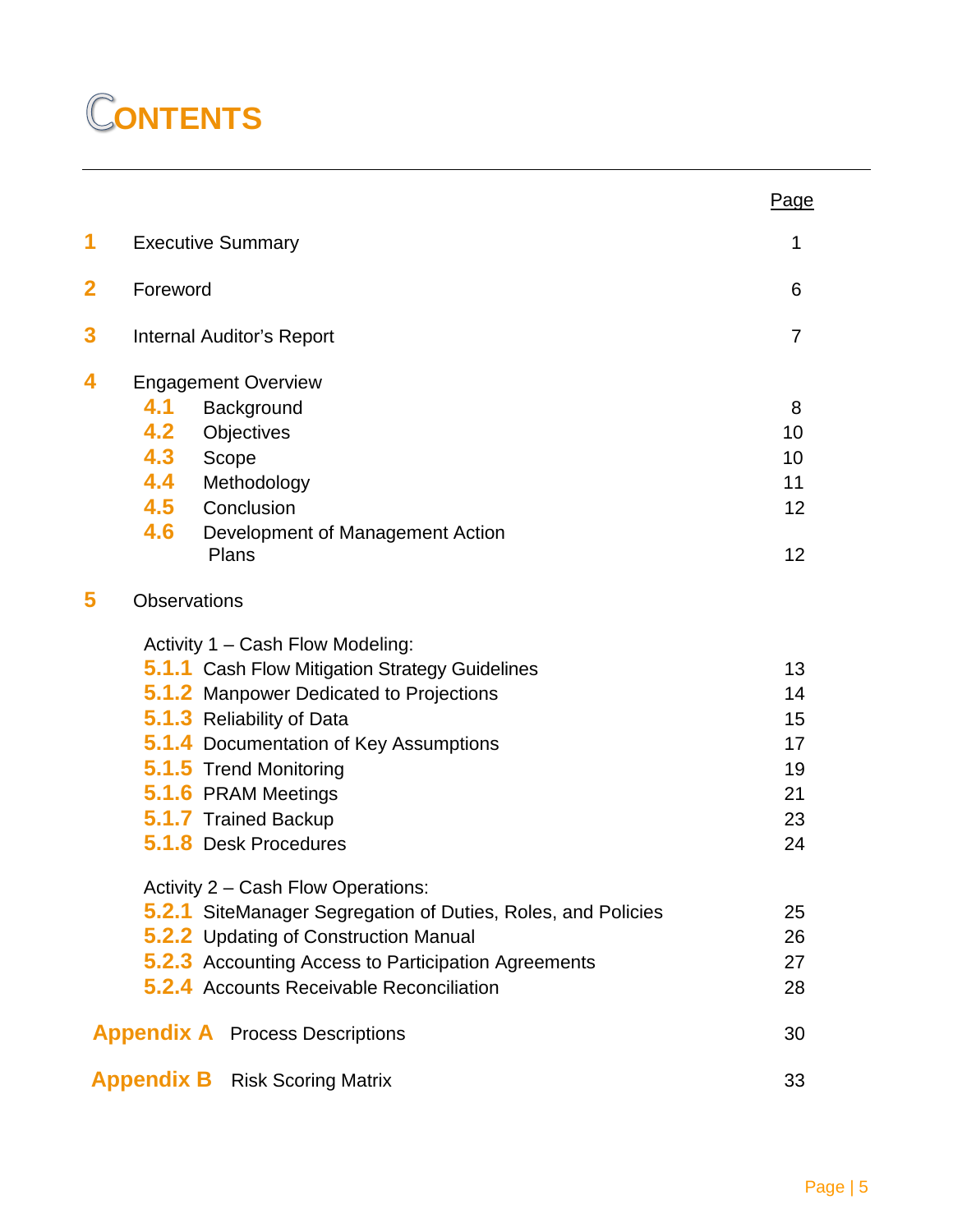### **FOREWORD**

#### **AUTHORIZATION**

The South Carolina Office of the State Auditor established the Internal Audit Services division (IAS) pursuant to SC Code Section 57-1-360 as revised by Act 275 of the 2016 legislative session. IAS is an independent, objective assurance and consulting function designed to add value and improve the operations of the South Carolina Department of Transportation (SCDOT). IAS helps SCDOT to achieve its objectives by bringing a systematic, disciplined approach to evaluating the effectiveness of risk management, internal control, and governance processes and by advising on best practices.

#### **STATEMENT OF INDEPENDENCE**

To ensure independence, IAS reports administratively and functionally to the State Auditor while working collaboratively with SCDOT leadership in developing an audit plan that appropriately aligns with SCDOT's mission and business objectives and reflects business risks and other priorities.

#### **REPORT DISTRIBUTION**

This report is intended for the information and use of the SCDOT Commission, SCDOT leadership, the Chairman of the Senate Transportation Committee, the Chairman of the Senate Finance Committee, the Chairman of the House of Representatives Education and Public Works Committee, and the Chairman of the House of Representatives Ways and Means Committee. However, this report is a matter of public record and its distribution is not limited.

#### **ACKNOWLEDGEMENT**

We wish to thank members of management and staff in the Program Controls, Construction, and Finance Divisions for their cooperation in assessing risks and developing actions to improve internal control and enhance operating performance.

#### **LEAD AUDITOR REVIEWER**

Mark LaBruyere, CPA Wayne Sams, CPA Mark LaBruyere, CPA Wayne Sams, CPA Mark LaBruyere, CPA

Director of Internal Audit Services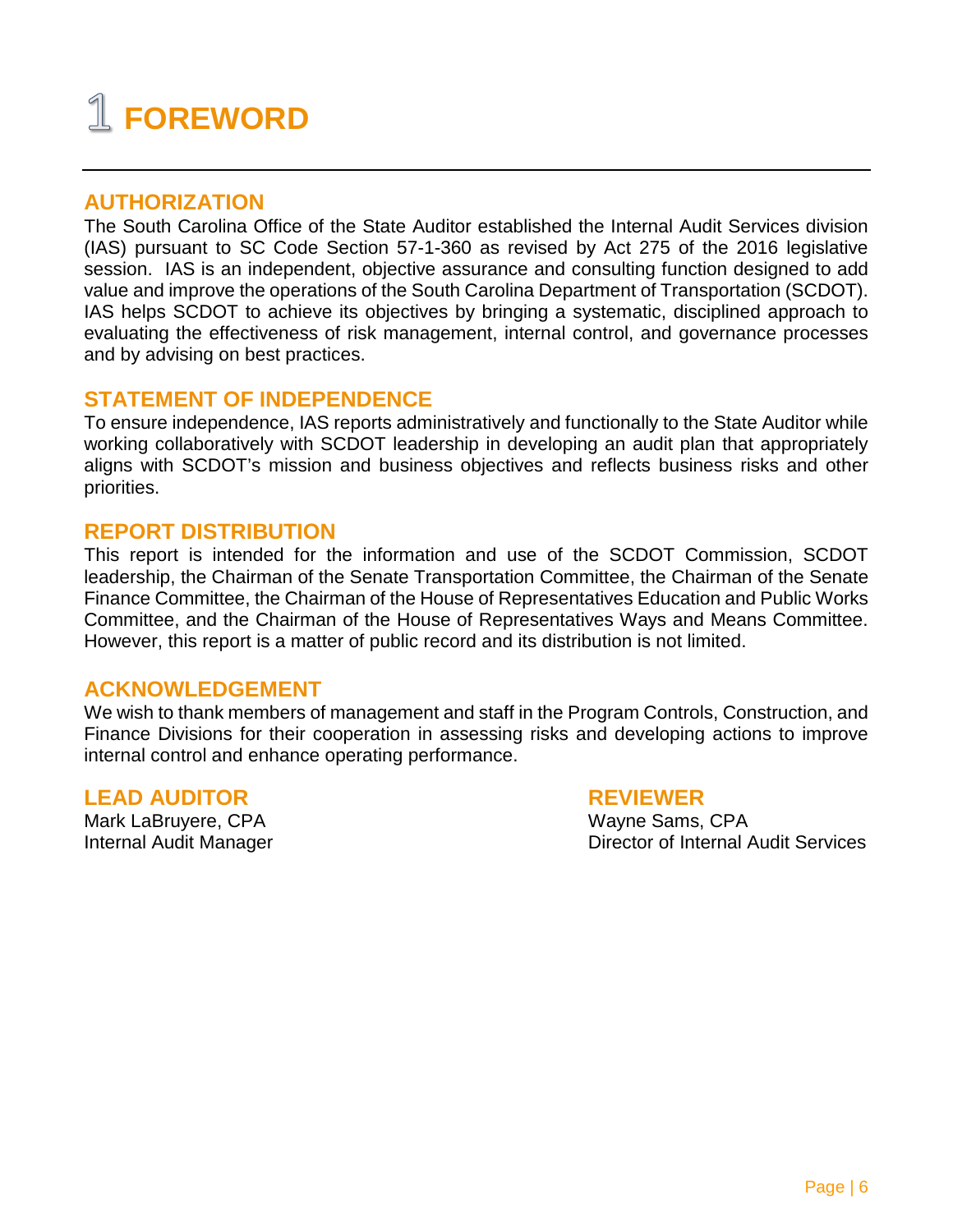

### **INTERNAL AUDITOR'S REPORT**

April 2, 2019

Ms. Christy A. Hall, Secretary of Transportation and Members of the Commission South Carolina Department of Transportation Columbia, South Carolina

We have completed a risk and control assessment of the South Carolina Department of Transportation's (SCDOT's) Cash Management activity. The objective of this assessment was to contribute to the improvement of risk management by evaluating SCDOT's exposure to risks and the controls designed by Management to manage those risks. Our review included two aspects:

- Facilitation of Management's assessment of risks and controls for providing reasonable assurance that significant risks have been identified and that controls are adequately designed to manage risk to an acceptable level, and
- Tests of internal controls over significant risks to determine whether the controls are operating effectively.

We planned and performed the engagement with due professional care in order to obtain sufficient, appropriate evidence to provide a reasonable basis for our observations and conclusions. In our opinion, based on our evaluation of Management's assessment of risks and controls and on the results of our testing, certain internal controls are not adequately designed and operating effectively to manage some of the identified risks associated with Cash Management activities to within the Agency's risk appetite. Our observations as a result of our testing are described in Section 5 beginning on page 13 of this report.

George & Kennedy, II

George L. Kennedy, III, CPA State Auditor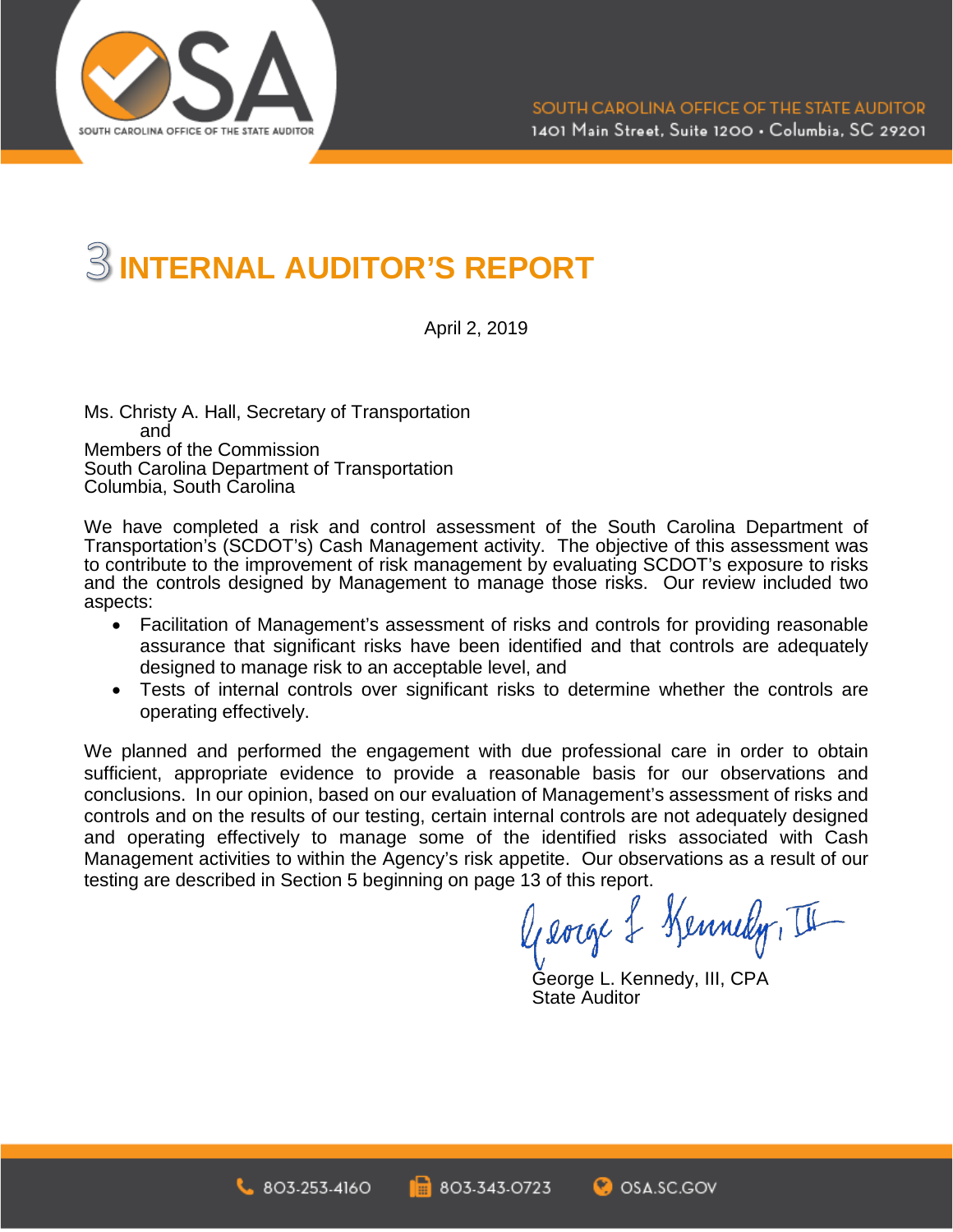### **ENGAGEMENT OVERVIEW**

#### **4.1 BACKGROUND**

In an effort to improve cash flow since a period of stressed State revenues in 2011, SCDOT implemented both short-term and long-term cash management practices. In the short term, this included maximizing the Federal highway reimbursement through improved coordination and scheduling of reimbursements. Additionally, identifying, scheduling, and tracking the payment of key invoices aided SCDOT in monitoring and managing its short-term liquidity.

For long-term cash management, SCDOT issued Directive 50 creating a monthly Program and Resource Analysis Meeting (PRAM). The primary goal of PRAM is to provide relevant and timely information to senior management and enhance coordination between the Engineering and Finance divisions in order to facilitate communication of resource utilization and other issues targeted to improve the situational awareness throughout SCDOT. Topics of discussion focus on the important link between resources and their stewardship of those resources associated with project and program delivery and projected impact to SCDOT's financial condition. Execution is analyzed relative to plan, and adjustments may be directed by executive management.

As part of PRAM, a cash flow projection model is created by a team consisting of members of the Engineering Division (specifically, Construction and Program Controls divisions) and the Finance Division. The cash projection is presented at PRAM monthly. The model is inclusive of all projected cash inflows and outflows at SCDOT. The model is adjusted monthly based on changes in cost, schedule, budget, process, or economic conditions. To effectively manage cash modeling at SCDOT, an in-depth knowledge and understanding of its complex revenue and expenditure drivers is paramount.



Key revenues of the Agency include the following:

- Federal Reimbursements
- Motor Fuel User Fees
- Vehicle Sales Tax
- Other Taxes and Fees
- Funds for Other Entities' Projects

Key expenditures of the Agency include the following:

- Maintenance and System Preservation
- Capacity and Operational Improvements
- Engineering and Project Management
- General Administrative

With the recent increase in the motor fuel tax, SCDOT is positioned to make significant improvements in the condition and performance of the existing road and bridge network over the next ten years. The timing of the receipt of revenues and payment for goods and services is significantly impacted by changes in industry capacity, major weather events, federal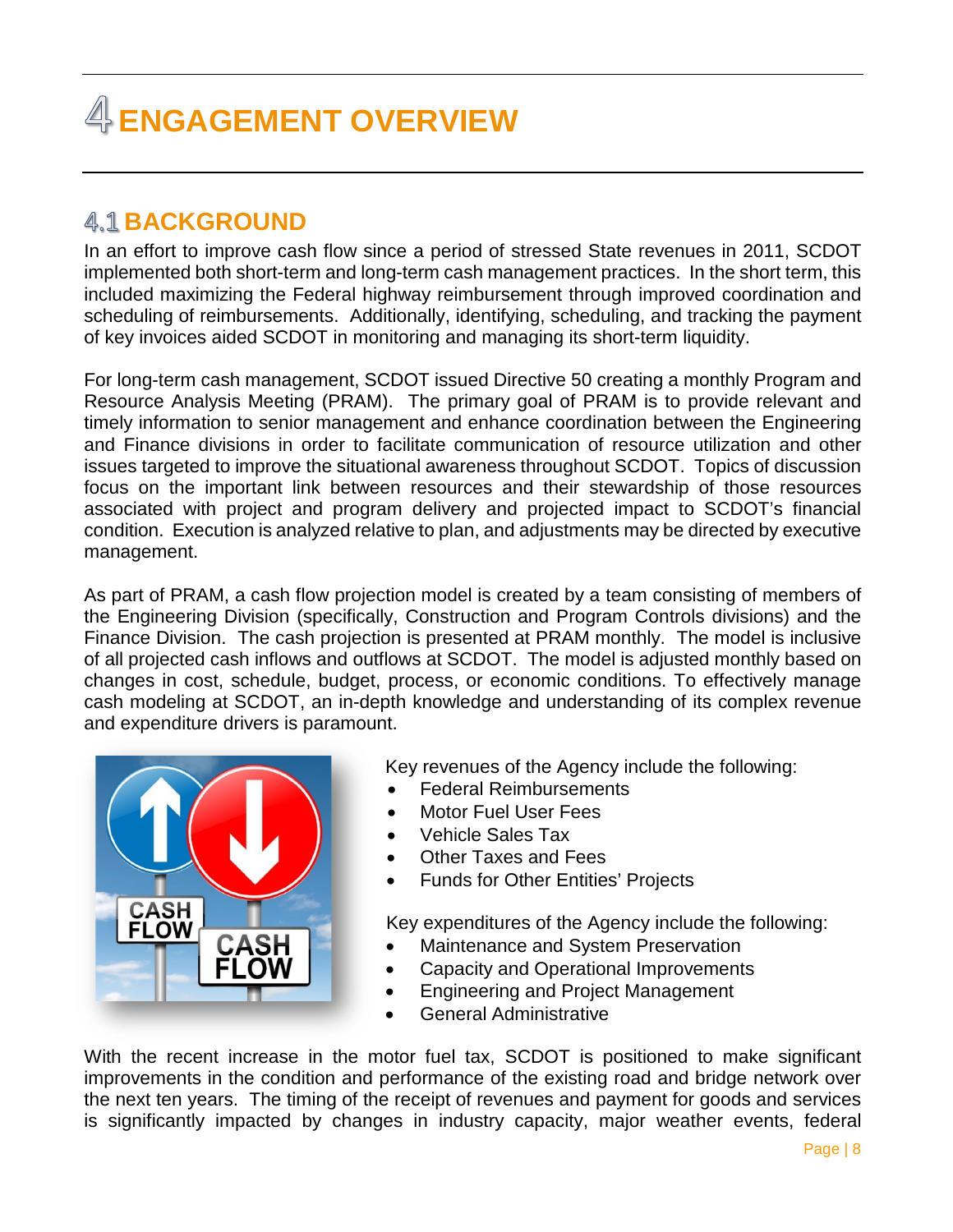reimbursement timing, among other things. These impacts will cause cash balances to fluctuate over time. Cash balances are expected to rise over the next several years as industry partners continue to ramp up to meet the demand for services and because there is a natural time lag between letting contracts and paying contractor invoices after work has been performed. The gradual increase in the motor fuel tax through 2022 will help provide time for the industry to ramp up. After the industry reaches full capacity, the Agency may have a need for short-term financing to fund projects in advance of the long-term revenue stream. The proper alignment of cash management practices is essential to ensuring that the recurring, sustainable funding increase for SCDOT will be used optimally to provide a sound return on investment to the citizens of South Carolina.

The Agency engages in two primary activities to ensure effective cash management – Cash Flow Modeling and Cash Flow Operations – which are described as follows:

#### **Activity 1 – Cash Flow Modeling**

Cash flow modeling is the practice of planning and forecasting the sources and uses of cash. Its ultimate objective is to provide a framework that enables the most effective, efficient and economic use of available cash and the optimization of free cash flow necessary for achieving performance targets on the State's road and bridge networks. The data, analysis, and reporting produced from this activity are critical for short-term and longterm planning, performance monitoring, and funding decisions made by SCDOT, its partners, and state elected officials.



Cash flow modeling enables SCDOT to manage resources in a more proactive manner. It improves the understanding of the impact of revenue and expenditure drivers on cash flow, leading to more informed decision-making. Modeling facilitates cash driver target setting, and it provides a basis for enhanced analysis and reporting of cash flow performance against targets as well as earlier indicators of expected future cash flows. Cash flow modeling also improves understanding of the cash impact of investment decisions, and it improves access to capital, as capital providers have more confidence.

#### **Activity 2 – Cash Flow Operations**

For SCDOT to be successful in achieving its strategic goals and performance targets, it is crucial that the Agency understand and control its ongoing cash flow - i.e. how much money is going in and out of the organization at a transactional level. Agency leaders and process owners need to consider the impact of the levers that drive cash flow which include but are not limited to:

- 1. *Receipts* Both in amount and timing from all funding sources (federal, state, permits, tolls, investments, etc.)
- 2. *Disbursements* Both in amount and timing for all types (construction, maintenance, payroll, administrative, capital, etc.)
- 3. *Project Delivery Cost and Schedule Changes* Which affects the timing and dollar value of invoices
- 4. *Accounting Adjustments* Time and money spent on transfers between accounts or correcting entries
- 5. *Accounts Receivable Days* How many days it takes to collect payment
- 6. *Accounts Payable Days* How long it takes to pay obligations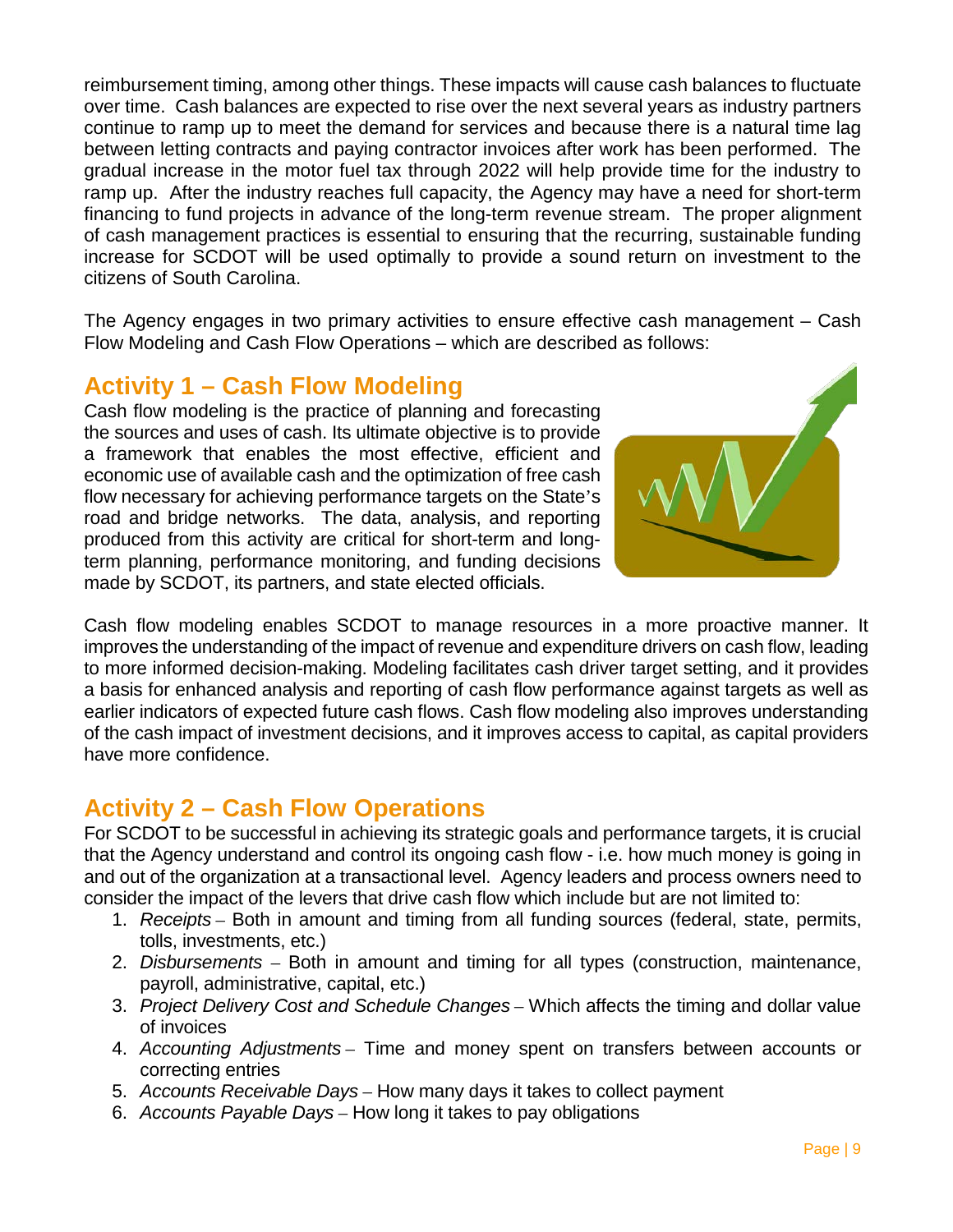- 7. *Revenue Forecast* Identifying the amount and timing of new, decreased or increased sources of revenue
- 8. *Debt Financing*  Obtaining, using, and repaying line of credit or bonds

By understanding cash flow operations drivers, process owners can assess and mitigate the risks that affect the timing and amount of inflows and outflows to ensure that obligations are paid timely. This in turn will give Agency leaders confidence that processes are reliable for delivering predictable cash flows.

#### **4.2 OBJECTIVES**

Management's objective is to effectively manage cash flow risks over the short and long terms through effective communication, planning, data analysis, trend monitoring, and timely and accurate transaction processing. Our objective was to facilitate management's assessment of risks in the processes used to manage cash as well as to assess the effectiveness of controls designed to manage those risks to within the Agency's risk appetite.

#### **4.3 SCOPE**

Cash Management is comprised of two main activities and sixteen processes as follows:

| <b>Activity</b><br><b>Process</b> |     | <b>Significance</b><br><b>Score</b>            | Included in<br><b>Scope</b> |     |
|-----------------------------------|-----|------------------------------------------------|-----------------------------|-----|
|                                   | 1.1 | <b>Cash Flow Mitigation Strategies</b>         | 24                          | Yes |
|                                   | 1.2 | Forecast Cash Needs - Planned Projects         | 22                          | Yes |
|                                   | 1.3 | Forecast Cash Needs - Construction             | 21                          | Yes |
| Cash Flow<br>1.<br>Modeling       | 1.4 | Forecast Cash Resources - FHWA and<br>Other    | 21                          | Yes |
|                                   | 1.5 | Cash Balance Reporting - Daily                 | 20                          | Yes |
|                                   | 1.6 | Cash Balance Reporting - Monthly<br>Commission | 20                          | Yes |
|                                   | 1.7 | Forecast Cash Resources - FTA                  | 17                          | No  |
|                                   | 1.8 | Forecast Cash Needs - Other                    | 14                          | No  |
|                                   | 2.1 | Cash Disbursements - Construction              | 20                          | Yes |
|                                   | 2.2 | Cash Receipting - Participation Agreements     | 19                          | Yes |
|                                   | 2.3 | Cash Transfers to Highway Fund                 | 18                          | No  |
| 2.<br>Cash Flow                   | 2.4 | Cash Receipting - Federal                      | 17                          | No  |
| Operations                        | 2.5 | Cash Disbursements - Payroll and Benefits      | 14                          | No  |
|                                   | 2.6 | Cash Disbursements - All other Operating       | 12                          | No  |
|                                   | 2.7 | Cash Receipting - Motor Fuel, etc.             | 12                          | No  |
|                                   | 2.8 | <b>Investing Cash</b>                          | 8                           | No  |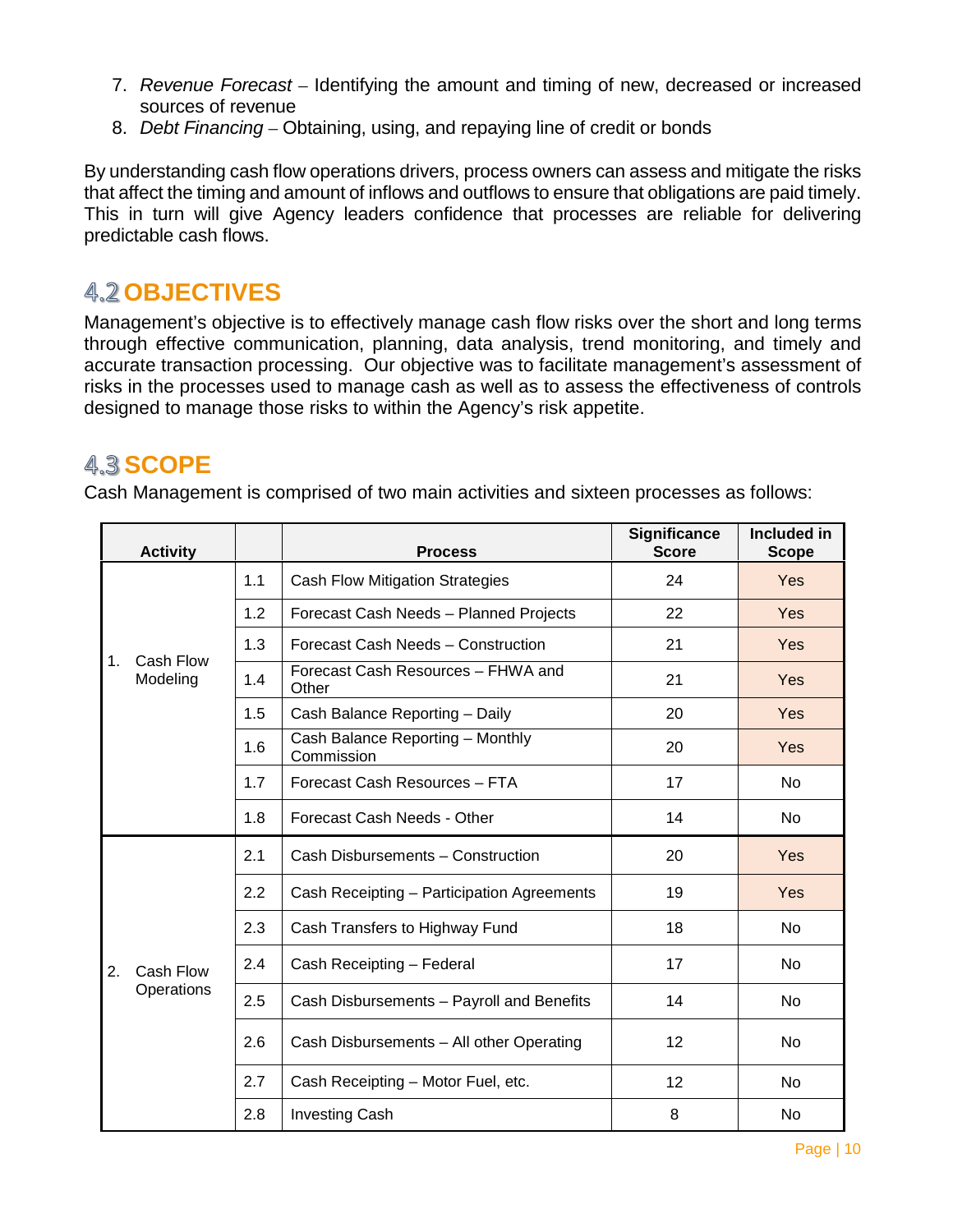Using weighted riskiness factors, we scored each process' significance relative to cash management on a scale of 1 (low) to 40 (high). In discussion with management, we determined that our assessment should focus on only the processes with a score of 19 and above. Therefore, our scope included the processes marked "Yes" in the above table with their activities and transactions for the period October 1, 2016 through September 30, 2017. Appendix A includes a description of each process.

#### **METHODOLOGY**

For the significant activities and processes included in the engagement scope, we performed the following procedures:

- 1. We facilitated Management's completion of a process outline that documented the steps in the process and the individuals responsible for those steps.
- 2. We facilitated Management's completion of a risk and control matrix used to:
	- a. identify risks which threaten process objectives;
	- b. score the risks as to their consequence and likelihood of occurrence using the risk scoring matrix in Appendix B;
	- c. determine if controls are adequately designed to manage the risks to within the risk appetite; and
	- d. propose design improvements to controls when risks are not managed to within the risk appetite.

As shown on the Risk Scoring Matrix in Appendix B, risk significance is rated on a scale of 1 (lowest) to 25 (highest) and is the product of the risk consequence score (1 to 5) multiplied by the risk likelihood score (1 to 5). Risk appetite is the amount of risk exposure Management is willing to accept in pursuit of its objectives. Risks scoring below Management's risk appetite of 4 (as set by Management for this engagement) require no further risk management. Controls determined to be inadequate in design and/or ineffective in operation result in risk exposure to the Agency.

- 3. We observed the discussion by key process owners and other subject matter experts performing the steps in procedure two above. We evaluated Management's assessment of control design and action plans for improving inadequate controls. We believe that Management's assessment was reasonable and comprehensive.
- 4. Our testing included inquiry, observation, inspection of documentation, and reperformance of process steps to determine if key controls are operating effectively. We tested controls for risks with inherent scores of 9 and above.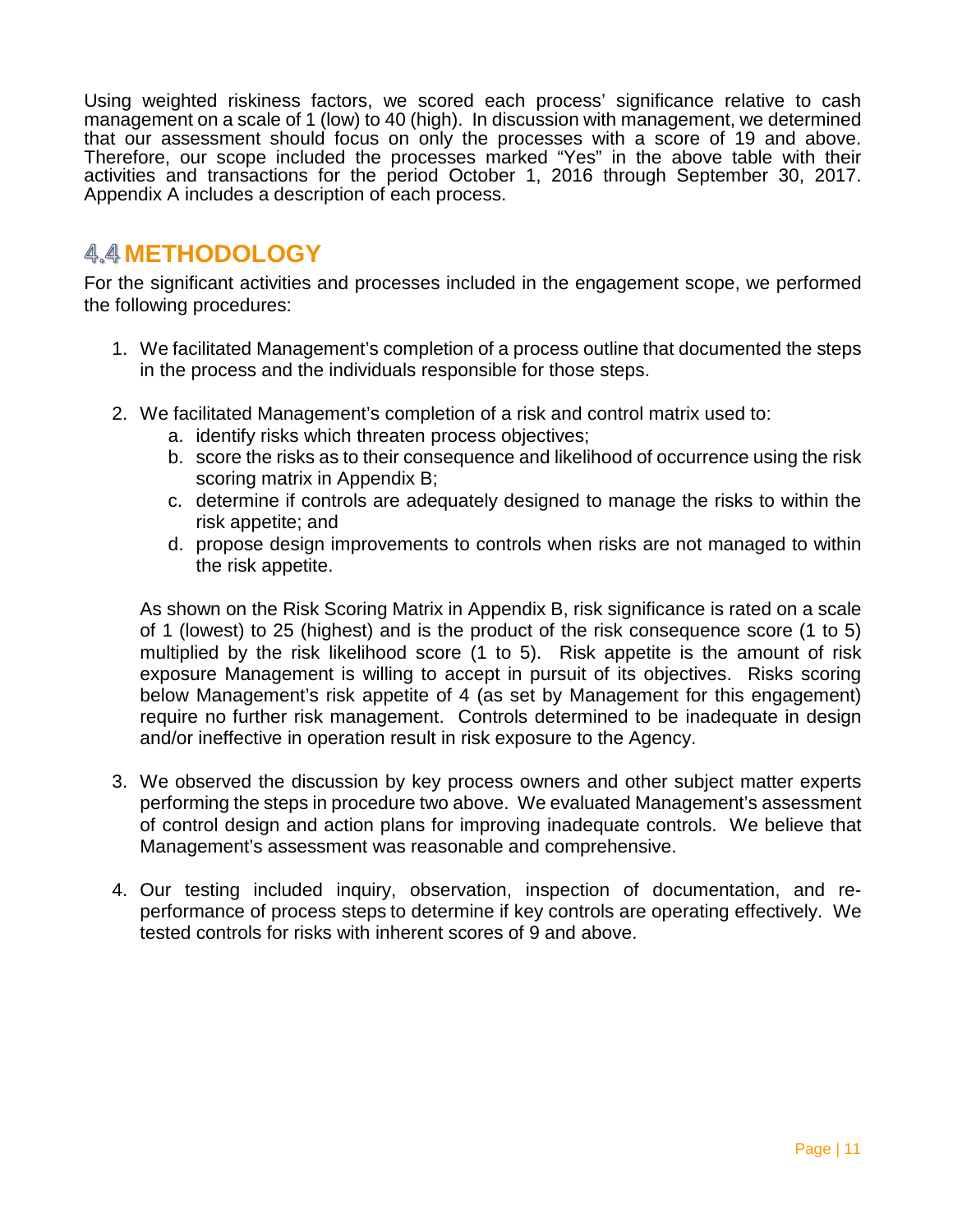#### **4.5 CONCLUSION**

In our opinion, based on our evaluation of Management's assessment of risks and controls and on the results of our testing, SCDOT's efforts to improve both short-term and long-term cash management practices has placed the Agency in a strong overall posture to deliver its programs and pay obligations timely. However, we noted certain internal controls are not adequately designed and operating effectively to manage some of the identified risks associated with Cash Management activities to within the risk appetite. The observations and management action plans in Section 5 are expected to improve those internal controls and reduce risk exposures to within the risk appetite. The number of observations by risk exposure follows:

| <b>Risk</b><br><b>Exposure</b><br>Range | <b>Number of</b><br><b>Observations</b> |
|-----------------------------------------|-----------------------------------------|
| <b>Extreme</b>                          |                                         |
| <b>High</b>                             |                                         |
| <b>Medium-High</b>                      | 5                                       |
| <b>Medium</b>                           |                                         |
| <b>Medium-Low</b>                       | 2                                       |
| Low                                     |                                         |
| <b>Minimal</b>                          |                                         |

#### **Cash Flow Modeling Cash Flow Operations**

| <b>Risk</b>        | <b>Number of</b>    |
|--------------------|---------------------|
| <b>Exposure</b>    | <b>Observations</b> |
| Range              |                     |
| <b>Extreme</b>     |                     |
| <b>High</b>        |                     |
| <b>Medium-High</b> |                     |
| <b>Medium</b>      |                     |
| <b>Medium-Low</b>  | 3                   |
| Low                |                     |
| <b>Minimal</b>     |                     |

#### **DEVELOPMENT OF MANAGEMENT ACTION PLANS**

We facilitated Management's development of action plans for each observation to improve control design with practical, cost-effective solutions. These improvements, if effectively implemented, are expected to reduce the overall risk exposure to an acceptable level (i.e. within the Agency's risk appetite).

We will follow up with Management on the implementation of the proposed actions on an ongoing basis and provide SCDOT leadership with periodic reports on the status of management action plans and whether those actions are effectively and timely implemented to reduce risk exposure to an acceptable level.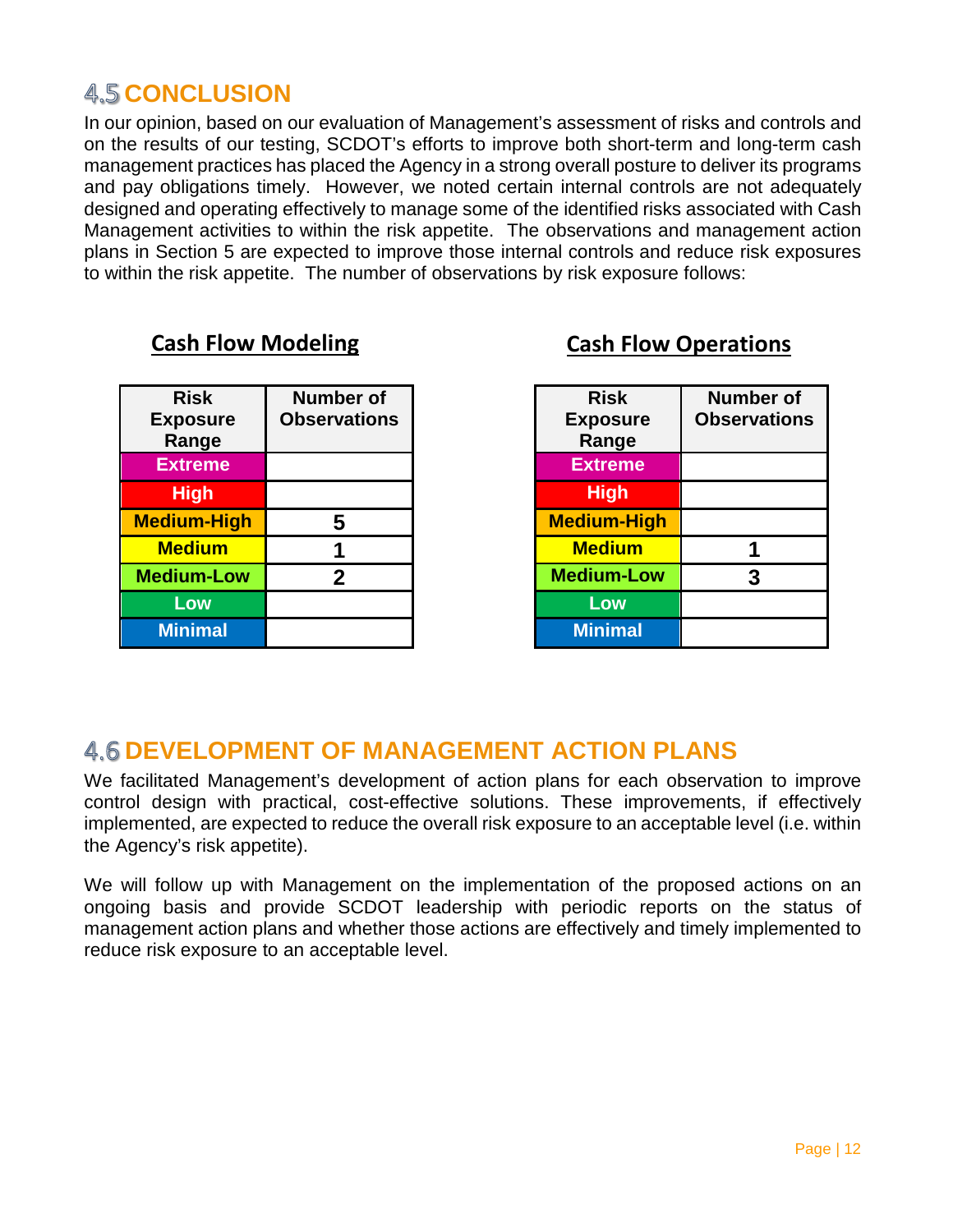### **OBSERVATIONS**

#### **5.1 ACTIVITY 1 - Cash Flow Modeling**

(Observations are Ordered by Highest to Lowest Risk Exposure)

#### **Observation 5.1.1**

#### **Cash Flow Mitigation Strategy Guidelines**

**Risk Exposure**

**Medium-High**

**Division:** Finance

**Control Assessed:** None – this observation addresses risks in which no associated controls were identified.

**Control Description:** Not Applicable.

**Process Affected:** (See process description in Appendix A on page referenced below)

1.1 Cash Flow Mitigation Strategies (page 30)

**Observation:** Given the complexity of the changing environment and fluctuating timelines of projects and reimbursements, unexpected events can create risks that impact cash flows. The Agency has utilized various tools and strategies to ensure it meets its obligations but these tools and strategies are not memorialized in guidelines so that decision-makers, both now and in the future, can manage cash more effectively given the operating and economic environment at the time. We recommend that SCDOT formally document mitigation tools and strategies in order to guide decision-making based on risks that affect the volatility in the short and long runs. Ideally, such guidelines would include the following:

- Assessment of impacts to cash due to delays in receipt of funding, significant weather events, and other high-impact events.
- Developing estimates of the timing and financial impact of each risk event.
- Projecting cash flows and cash contingencies in anticipation of such events. This should complement documented guidance used to establish planned cash levels to meet normal operating payments such as construction and administration.
- Identification of mitigation tools and strategies for addressing risks and the pros and cons of using such strategies to allow decision makers to assess each strategy in a given operating and economic environment.

#### **Management Action Plan 5(MAP) 5.1.1**

SCDOT will formally document mitigation tools and strategies which will be used to guide program and financial decision-making. The tools and strategies will include at a minimum the following: assessment of impacts to cash due to various conditions or scenarios; identifying agency carrying costs; Bridge soft match; Toll credits; timing and velocity of revenues; and short/long term borrowing options.

| <b>MAP Owner:</b>      | <b>Forecast Fiscal Manager</b> |
|------------------------|--------------------------------|
| Division:              | <b>Financial Planning</b>      |
| <b>Scheduled Date:</b> | 5/31/2020                      |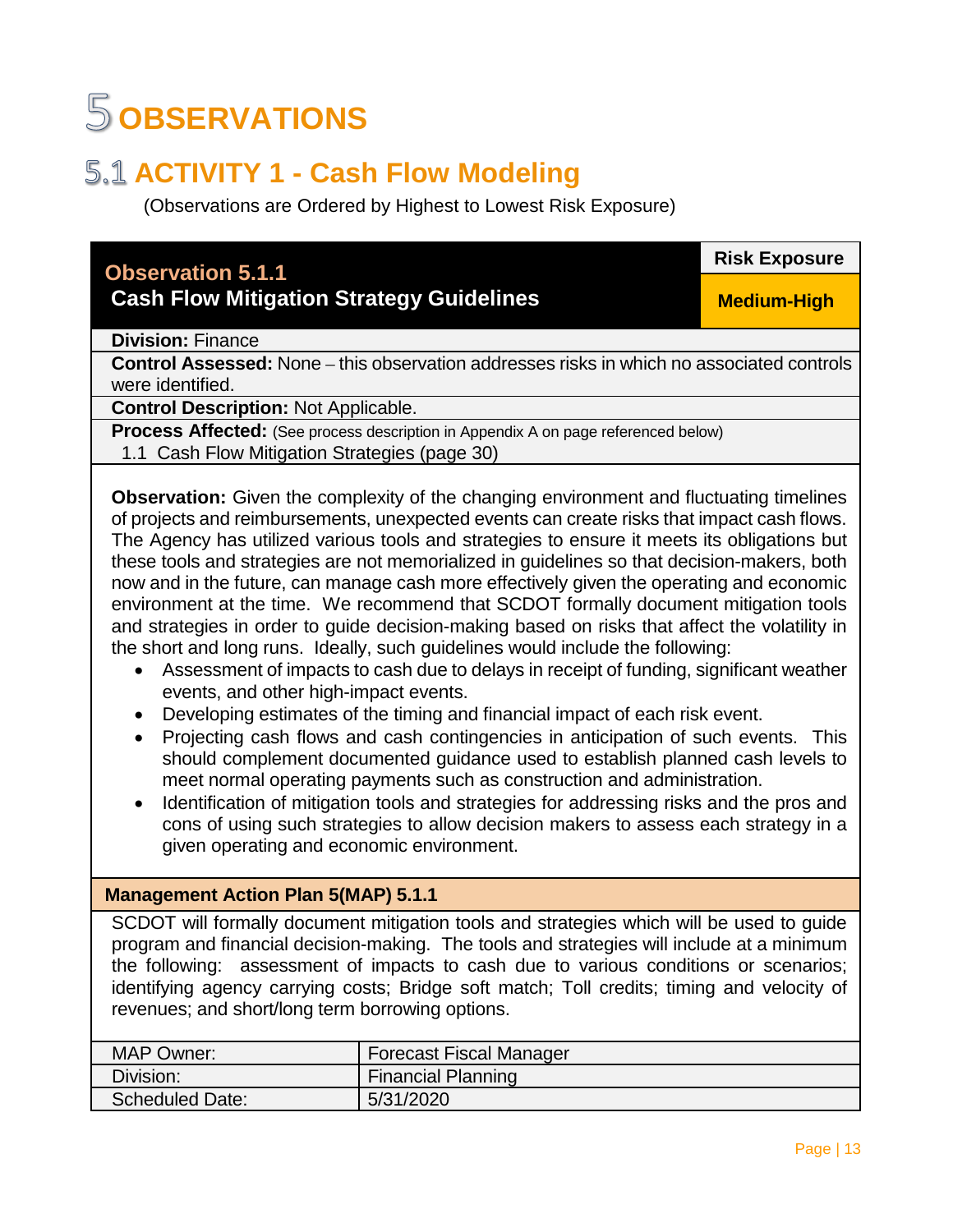#### **Observation 5.1.2 Manpower Dedicated to Projections**

**Risk Exposure**

**Division:** Finance

**Control Assessed:** PRAM (Program Resource and Analysis Meeting)

**Control Description:** PRAM provides relevant and timely information to executive leadership to facilitate communications of resource utilization and other issues throughout the Agency.

**Process Affected:** (See process description in Appendix A on page referenced below) 1.1 Cash Flow Mitigation Strategies (page 30)

**Observation:** When PRAM was developed, employees within separate silos were tasked with performing financial projections. This requires data collection, financial calculations, and analyses which are highly manual and time-consuming. Because these duties were added on top of the employees' primary job duties, projections do not get the time and attention necessary for effective cash management. To be most effective, the Agency should research opportunities for re-aligning staff and/or increasing its current workload capacity to devote sufficient time to cash flow projection modeling.

**Management Action Plan (MAP) 5.1.2** 

SCDOT has reorganized its financial planning operations by consolidating these operations under a Chief of Financial Planning Director who reports directly to the Deputy Secretary for Finance & Administration. This division will dedicate staff whose primary job duties will be data collection, cash analysis, and financial/project forecasting.

| MAP Owner:             | Deputy Secretary for Finance and Administration      |
|------------------------|------------------------------------------------------|
| Division:              | <b>Financial Planning, Finance</b>                   |
| <b>Scheduled Date:</b> | Reorganization directed by Secretary on May 17, 2019 |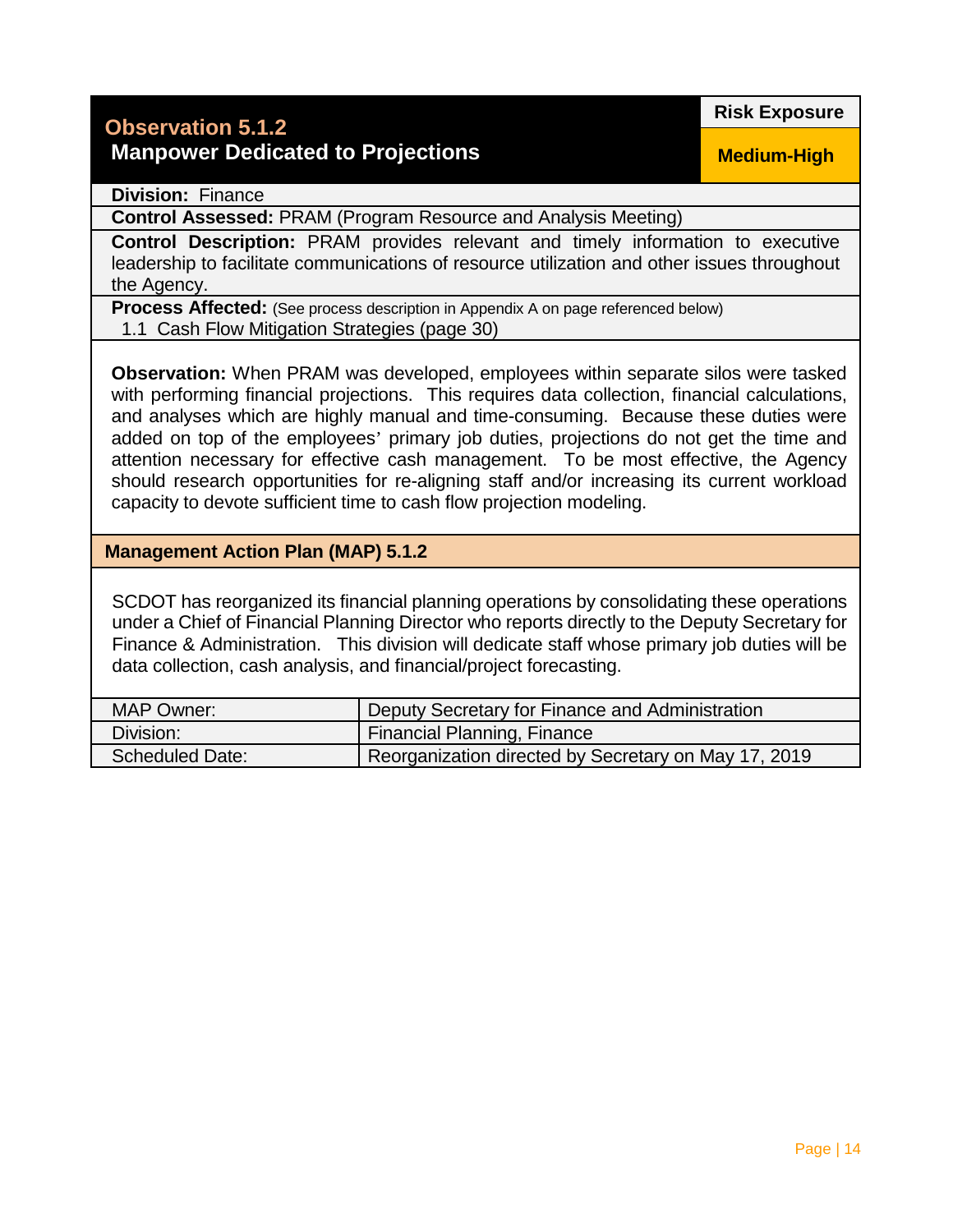#### **Observation 5.1.3 Reliability of Data**

**Risk Exposure**

**Medium-High**

**Divisions:** Construction, Engineering, and Finance

**Control Assessed:** Monitoring of Trends and Corresponding Adjustments to Plan or Model

**Control Description:** This control is used in three separate divisions (Construction, Engineering, and Finance) to continuously monitor trends and adjust discounting on projections as needed. Projects and operations are evaluated monthly to determine financial outlook based on expected costs and schedules.

**Processes Affected:** (See process descriptions in Appendix A on pages referenced below) 1.3 Forecast Cash Needs – Construction (page 30)

1.4 Forecast Cash Resources – FHWA and Other (page 31)

**Observation:** The manual input and aggregation of data within spreadsheets could potentially cause a material error in the cash flow projection. Relying on potentially inaccurate projections could result in poor decision making by executive management at SCDOT. We observed the following conditions could cause inaccurate projections:

- Given the large volumes of data and complex formulas performed on data manually pulled from separate systems and manually compiled within Excel spreadsheets, the opportunity for an unknown material Excel keying or formula error exists.
- There are no control totals to validate that the information used in tabulating reports materially ties to the database of record throughout the cash flow analysis.
- Sources of data are not clearly documented within the compiled cash flow projections or within the supporting schedules.
- Hard-keyed changes to formulas and other cells within the calculation included no explanation nor identification that a manual edit had occurred. This provides limited insight for a reviewer or future user of the file to understand that a change from the data sources of record has been made and why.

We recommend the Agency assign someone other than the preparer to review key input, calculations, and output for spreadsheets used in making projections. The following controls to aid in the independent review should be implemented:

- Verify and reconcile that the data used for the cash flow analysis ties to the system of record materially using control totals.
- Clearly document data sources within the calculations.
- Actively reduce the amount of information that is manually updated within the analysis, where possible.
- In the case of needed updates within the projections, highlight and comment on any changes through documentation within the analysis.
- Perform reasonableness tests on key outputs.
- Use Excel security features (e.g. lock formulas) and provide least privilege access.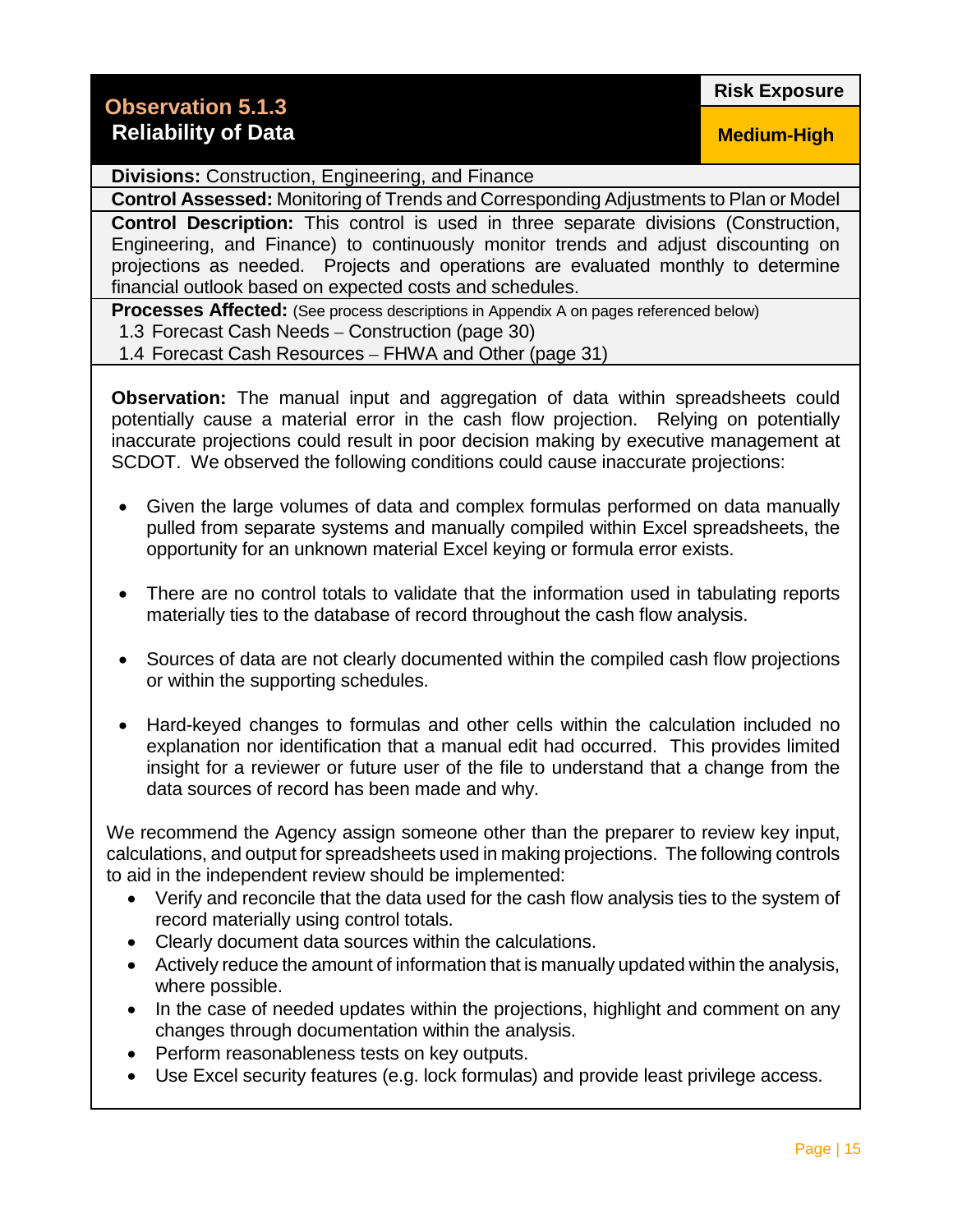#### **Management Action Plan (MAP) 5.1.3**

Since this observation, many of the former processes have changed and improved. The risk of input error has greatly reduced due to the automation of many of the former manual processes. Data work files are now maintained on a secured directory to prevent unwarranted modifications and access is limited to highly trained team members. Financial Planning is in the process of cross-training staff to provide sufficient back-up to process, review and validate data. Additionally, data sources will be documented within the calculation work papers including any changes in processes.

It is essential that project information is maintained in SCDOT systems, such as SiteManager and P2S, and that project data is updated timely to reflect changes in project cost, including change orders, letting dates, and projected completion date to improve the accuracy of forecasting.

Financial systems are also in the process of being reviewed to determine if processes can be simplified to better assure data reliability.

| <b>MAP Owner:</b>      | Deputy Secretary for Finance and Administration |
|------------------------|-------------------------------------------------|
| Division:              | Financial Planning, Finance                     |
| <b>Scheduled Date:</b> | 3/31/2020                                       |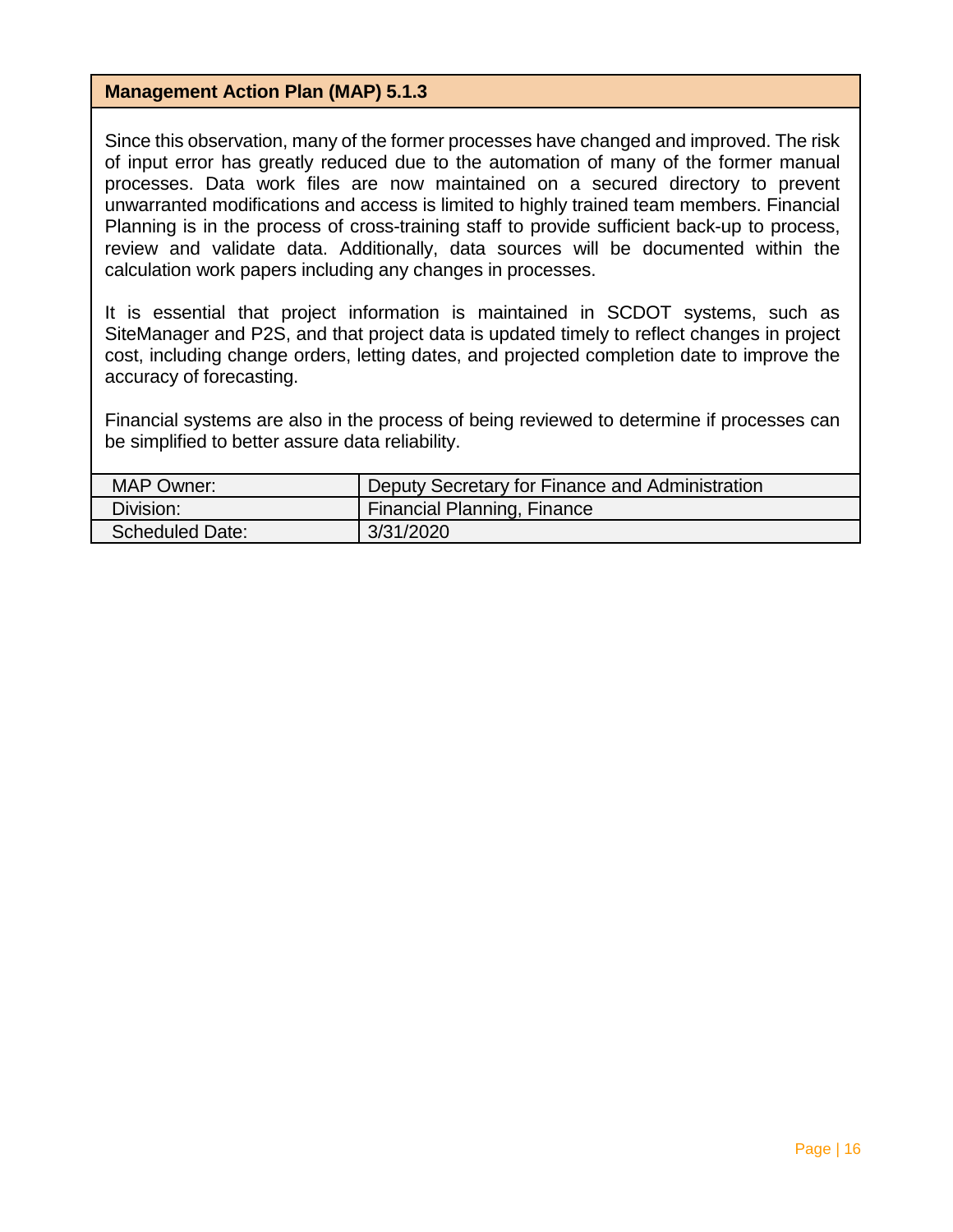#### **Documentation of Key Assumptions**

**Medium-High**

#### **Divisions:** Construction, Engineering, and Finance

#### **Controls Assessed:**

*Control 1* - Monitoring of Trends and Corresponding Adjustments to Plan or Model *Control 2* - Reasonableness Test and Comparison to Prior Month

*Control 3* - Inclusion of Placeholders in the Projections where Project has not yet been Identified

#### **Control Descriptions:**

*Control 1* - This control is used in three separate divisions (Construction, Engineering, and Finance) to continuously monitor trends and adjust discounting on projections as needed. Projects and operations are evaluated monthly to determine financial outlook based on expected costs and schedules.

*Control 2* - This control is used in three separate divisions to determine if amounts projected are reasonable based on both an understanding of the data and a comparison to actual historical data.

*Control 3* - The cash projection analysis is a long-term projection that spans beyond the timeframe of projects identified in the Statewide Transportation Improvement Program (STIP). Placeholders are used to include expected programmatic costs.

**Processes Affected:** (See process descriptions in Appendix A on pages referenced below)

1.2 Forecast Cash Needs – Planned Projects (page 30)

1.3 Forecast Cash Needs – Construction (page 30)

1.4 Forecast Cash Resources – FHWA and Other (page 31)

**Observation:** The projection file compiled by management contains a large volume of data. However, for a more thorough analysis, documentation of key assumptions would provide management with the ability to optimally view the projections.

An organized and reliable cash flow model where key high-level assumptions are documented clearly and concisely could provide easy-to-digest information for a high-level review. As this calculation is constructed within three separate silos -- Planned Programs, Construction, and Other Financial Data -- assumptions are made separately. Thus, each data set should include a summary of key assumptions and sources of information associated with source data. We recommend that each aspect of the projection include a summary of key assumptions on a review tab or dashboard within the worksheet in addition to preparing a summary reconciliation examining the accuracy of prior periods' projections. This could serve as a two-way dialog for providing and requesting key information that is deemed necessary to perform an effective independent review of the Cash Flow model or the entity landscape.

Documentation of the key assumptions by which placeholders are estimated is not included in the projection. Thus, a reviewer of the projection would not be able to assess how estimates for programmatic placeholders are determined.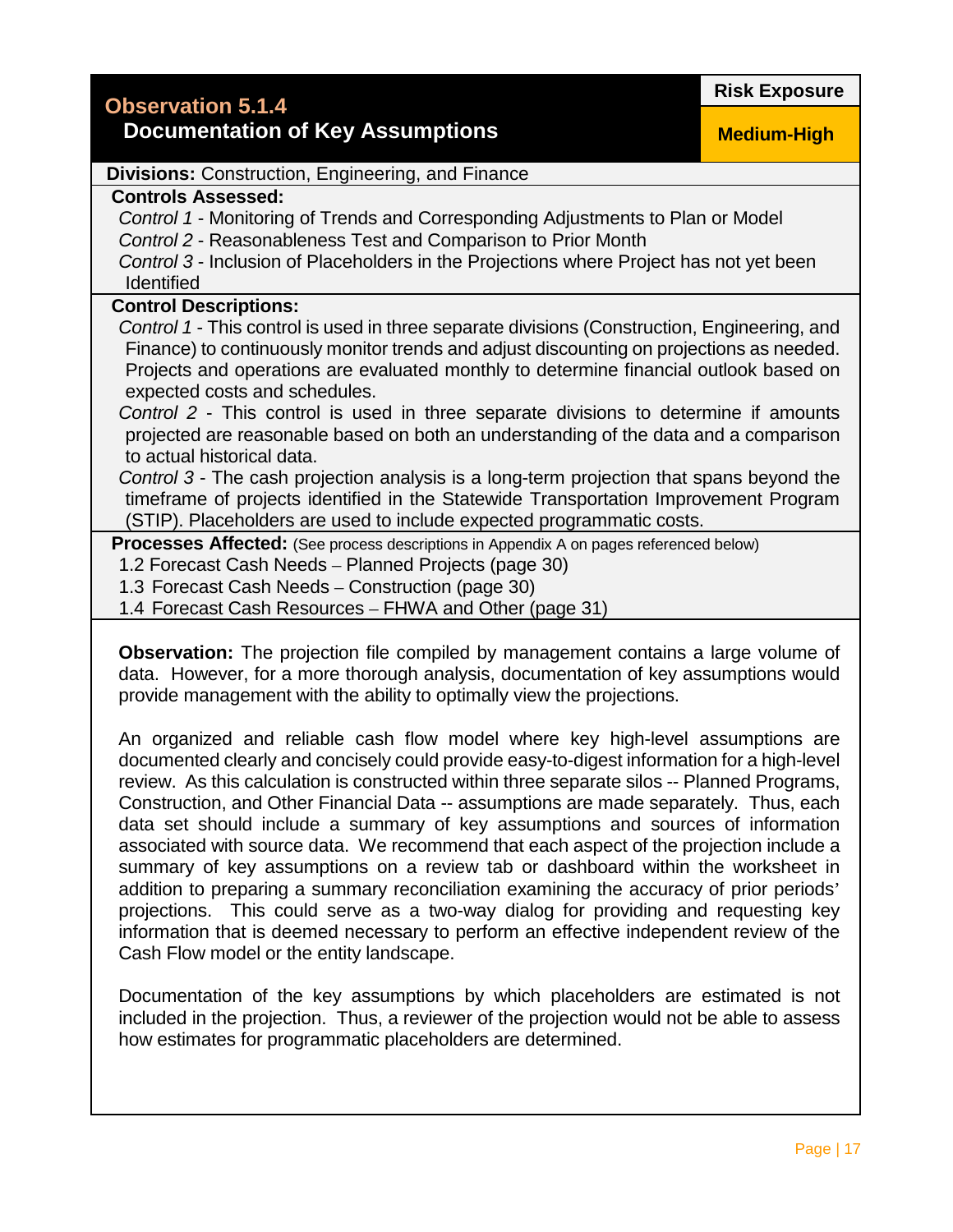#### **Management Action Plan (MAP) 5.1.4**

The cash projection file will be updated to include a consolidated list of key assumptions which will provide management a better understanding of the resulting forecast.

| <b>MAP Owner:</b>      | <b>Chief of Financial Planning</b> |  |  |
|------------------------|------------------------------------|--|--|
| Division:              | <b>Financial Planning</b>          |  |  |
| <b>Scheduled Date:</b> | 6/30/2020                          |  |  |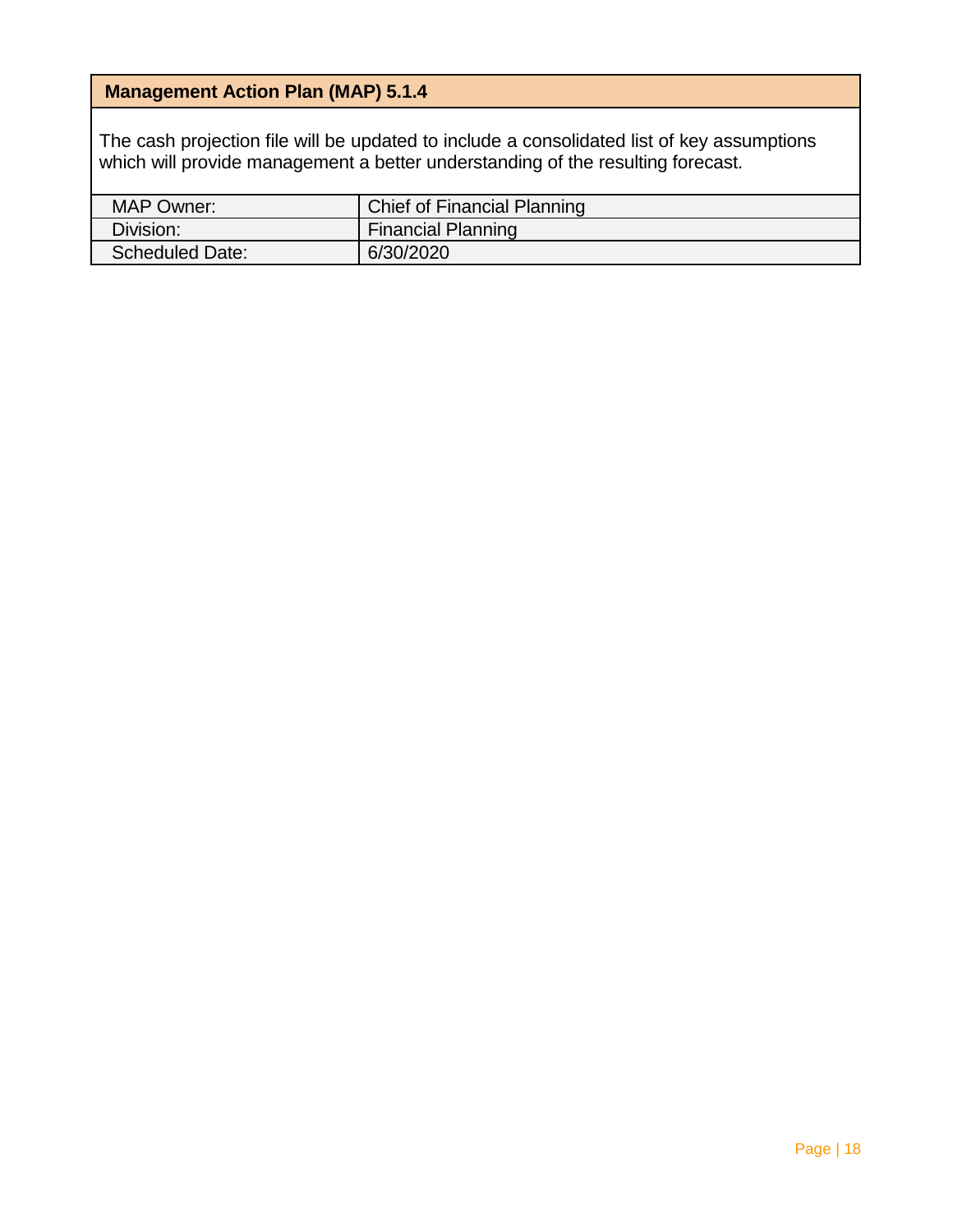Page | 19

#### **Risk Exposure**

#### **Divisions:** Construction, Engineering, and Finance

#### **Controls Assessed:**

*Control 1* - Monitoring of Trends and Corresponding Adjustments to Plan or Model *Control 2* - Reasonableness Test and Comparison to Prior Month

#### **Control Descriptions:**

*Control 1* - This control is used in three separate divisions (Construction, Engineering, and Finance) to continuously monitor trends and adjust discounting on projections as needed. Projects and operations are evaluated monthly to determine financial outlook based on expected costs and schedules.

*Control 2* - This control is used in three separate divisions to determine if amounts projected are reasonable based on both an understanding of the data and a comparison to actual historical data.

**Processes Affected:** (See process descriptions in Appendix A on pages referenced below)

1.1 Forecast Cash Needs – Planned Projects (page 30)

1.2 Forecast Cash Needs – Construction (page 30)

1.4 Forecast Cash Resources – FHWA and Other (page 31)

**Observation:** The cash flow projection model is not formally assessed to determine whether projections were reasonable compared to actual results and adjustments made and communicated across affected divisions. Without a clear understanding of the accuracy of the projections, Management cannot optimally adjust future projections and may lose trust in the reliability of projections.

Assessment and reconciliation procedures should be applied to document significant variances from the monthly projections on a programmatic scale. At a higher level, those creating and reviewing the cash analysis must understand significant variances on a regular basis. Taking a continuous look back at trends and previous predictions and documenting those trends will serve to provide better context and clarity for future projections.

For the Construction Division, we noted that the average monthly deviation between projected and actual cost and schedule during 2017 was 34%. In recognition of this trend, analysts in the Finance Division discount projections from the Construction Division prior to providing these projections to senior management for programmatic decision-making. However, the root causes for the month-to-month cost and schedule deviations have not been well-researched, communicated across the divisions, and addressed to reduce deviations and improve forecasting where practical or to senior management. A process for doing so would allow those involved in planning projects to understand why material variances in construction scopes, budgets or schedules occurred and how those variances may affect other programs. This insight would help forecasters improve the accuracy of future estimates and better optimize SCDOT's ability to forecast cash flow and schedule its planned delivery of programs.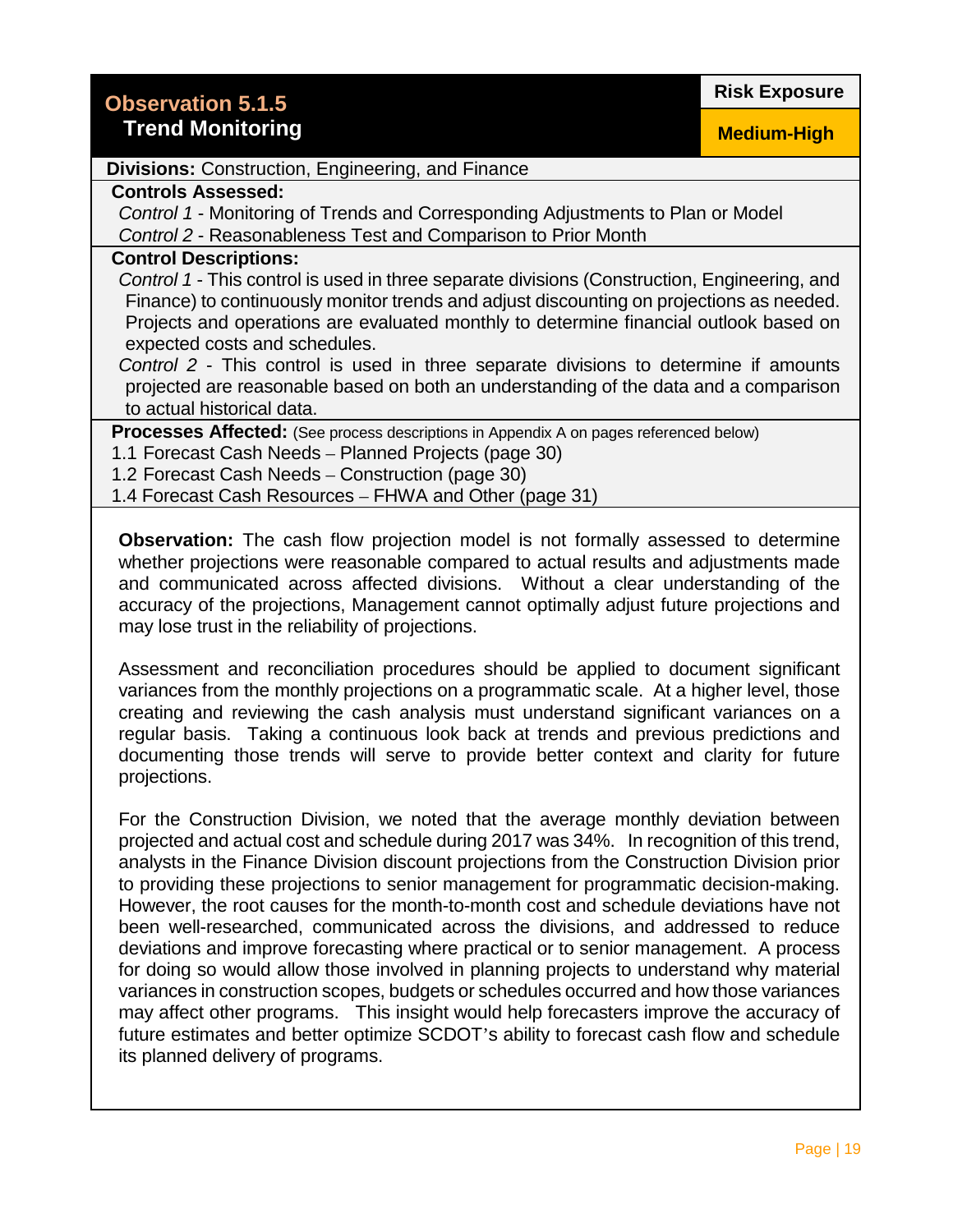#### **Management Action Plan (MAP) 5.1.5**

With the new Financial Planning Division, there will exist a specialized and dedicated group of professionals who will monitor and evaluate trends for accuracy and completeness of data collection and forecasting assumptions made. The information and knowledge gained will be assessed and may impact future modifications to the elements impacting the forecasts.

| MAP Owner:             | Chief of Financial Planning |  |  |
|------------------------|-----------------------------|--|--|
| Division:              | <b>Financial Planning</b>   |  |  |
| <b>Scheduled Date:</b> | 12/31/2019                  |  |  |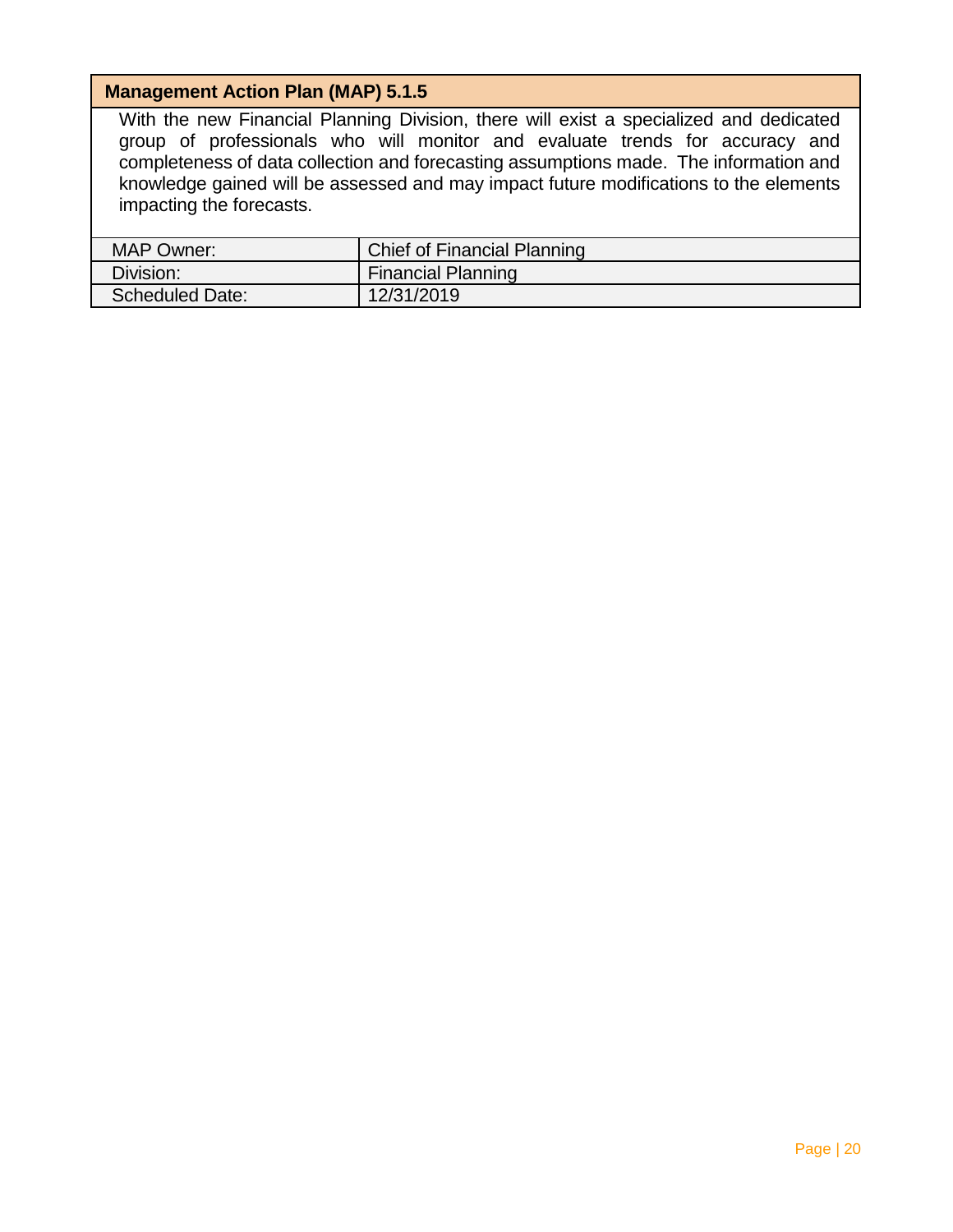**Medium**

#### **Division:** Finance

**Control Assessed:** PRAM (Program Resource and Analysis Meeting)

**Control Description:** PRAM provides relevant and timely information to executive leadership to facilitate communications of resource utilization and other issues throughout the Agency.

**Processes Affected:** (See process descriptions in Appendix A on pages referenced below)

1.3 Cash Flow Mitigation Strategies (page 30)

1.4 Forecast Cash Resources – FHWA and Other (page 31)

**Observation:** Departmental Directive (DD) 50 requires a monthly PRAM (Program Resource and Analysis Meeting) prior to the monthly Commission meeting. The intent of these meetings is to provide stakeholders confidence with regard to data and analyses impacting management of programs and timing of projects. We observed PRAM meetings during the first three quarters of 2017 and noted that information included within the slide presentation for PRAM does not effectively link resources and the stewardship of those resources associated with program and project delivery. This hinders the ability of Agency leaders to:

- Optimally discuss and make decisions to adjust program resource allocation
- Identify and mitigate resource constraints
- Ensure cash is sufficient to timely meet obligations
- Determine whether program targets are being achieved.

At the October 2017 PRAM meeting, management determined that PRAM, as currently structured, was not effectively meeting the Agency's needs and suspended future meetings until PRAM was redesigned. Management told us that cash management analysis and discussion has continued through ongoing informal meetings while developing a new PRAM model. New financial reports born out of these informal meetings have enhanced Management's analysis and communication of cash position and projected cash flows. These reports continue to evolve and have been presented in monthly Commission meetings over the past year.

The Agency should continue its effort to develop a structured ongoing PRAM model that is effective in presenting data and analyses needed for managing cash and monitoring performance. Accordingly, DD 50 should be revised to define the new model and meeting requirement. Should the Agency continue to use the slide presentation as a discussion and analysis tool, the slides should be organized for efficient analysis, include only data that is relevant to the objectives of PRAM, and describe the purpose of each slide and the potential takeaway from the information.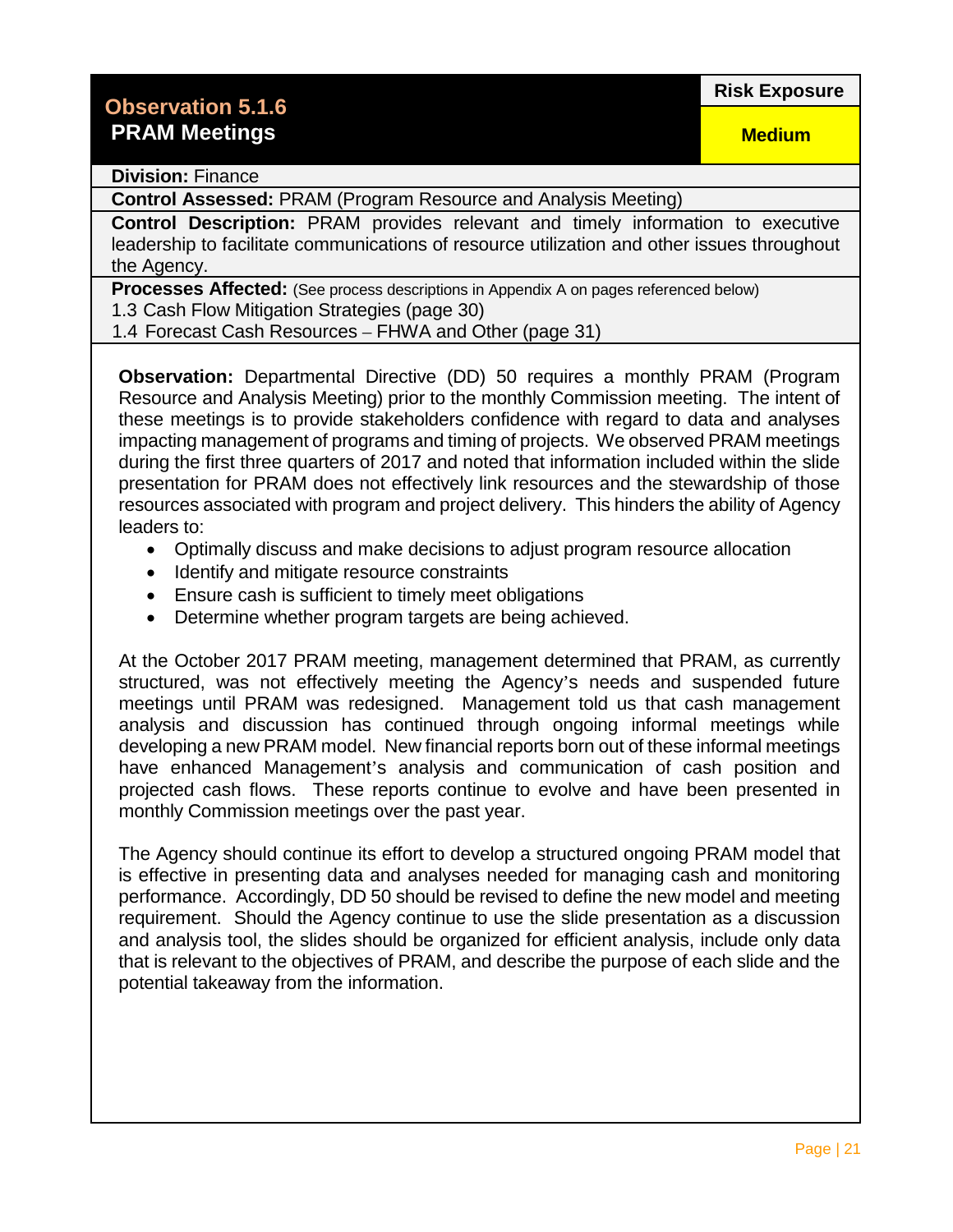#### **Management Action Plan (MAP) 5.1.6**

The Department implemented Departmental Directive 50 Program and Resource Analysis Meeting (PRAM 2.0) in April 2019 to update the PRAM format, supporting policies and procedures. The Department will convene the PRAM on a regular basis to maintain critical visibility on relevant program delivery, revenue and expenditure trends, and cash flow projections in order to ensure that the Department's financial obligations are met.

Topics of discussion will focus on the important link between resource planning and resource consumption, primarily through an assessment of the agency's execution of the program(s) relative to planned values, trendline and/or cumulative value analysis and other key items as identified by the Secretary and senior leadership. Plan versus actual values will be analyzed and adjustments may be directed by the Secretary.

The PRAM will convene quarterly and includes expected attendance from the Secretary of Transportation, all Deputy Secretaries, Chief Financial Officer, Budget Director, Director of Cash Management, Director of Planning, Chief of Staff, and Director of Internal Audits.

| <b>MAP Owner:</b>      | Deputy Secretary for Finance                    |  |  |
|------------------------|-------------------------------------------------|--|--|
| Division:              | Finance                                         |  |  |
| <b>Scheduled Date:</b> | Implemented by Departmental Directive 4/15/2019 |  |  |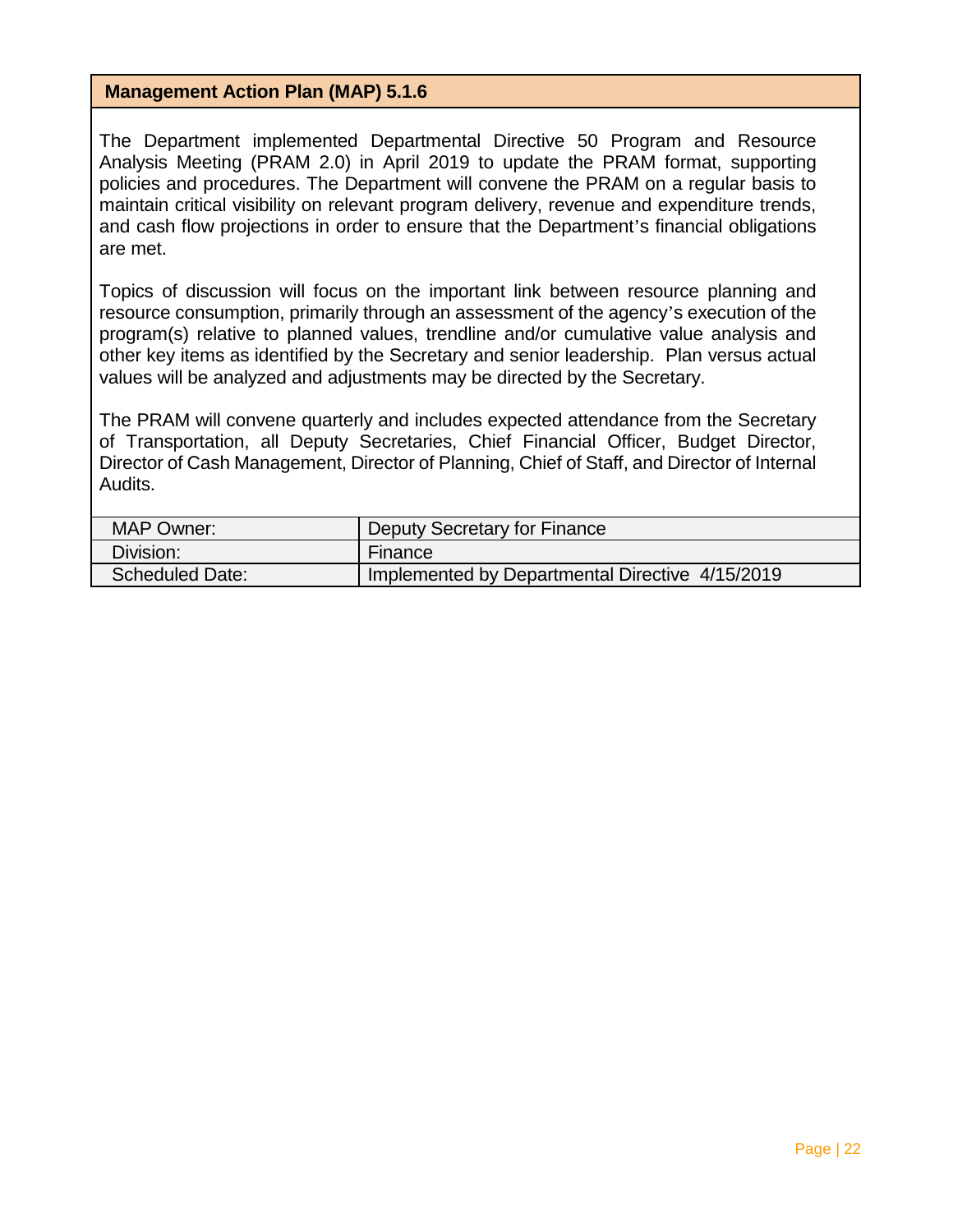#### **Observation 5.1.7 Trained Backup**

**Medium-Low**

**Divisions:** Construction, Engineering, and Finance

**Control Assessed:** None – this observation addresses risks in which no associated controls were identified.

**Control Description:** Not Applicable.

**Process Affected:** (See process description in Appendix A on page referenced below) 1.4 Forecast Cash Resources – FHWA and Other (page 31)

**Observation:** The complexity of the cash flow projections requires not only the preparer to be trained and knowledgeable, but also a backup person in case the preparer leaves the Agency. Currently, no backup is in place.

**Management Action Plan (MAP) 5.1.7** 

The newly formed Financial Planning Division will dedicate two team members to support the cash flow projections and financial/project forecasting. Cross-training in the financial planning division is essential to maintaining consistent and reliable forecasting.

| <b>MAP Owner:</b>      | Chief of Financial Planning |  |  |
|------------------------|-----------------------------|--|--|
| Division:              | <b>Financial Planning</b>   |  |  |
| <b>Scheduled Date:</b> | 12/31/2019                  |  |  |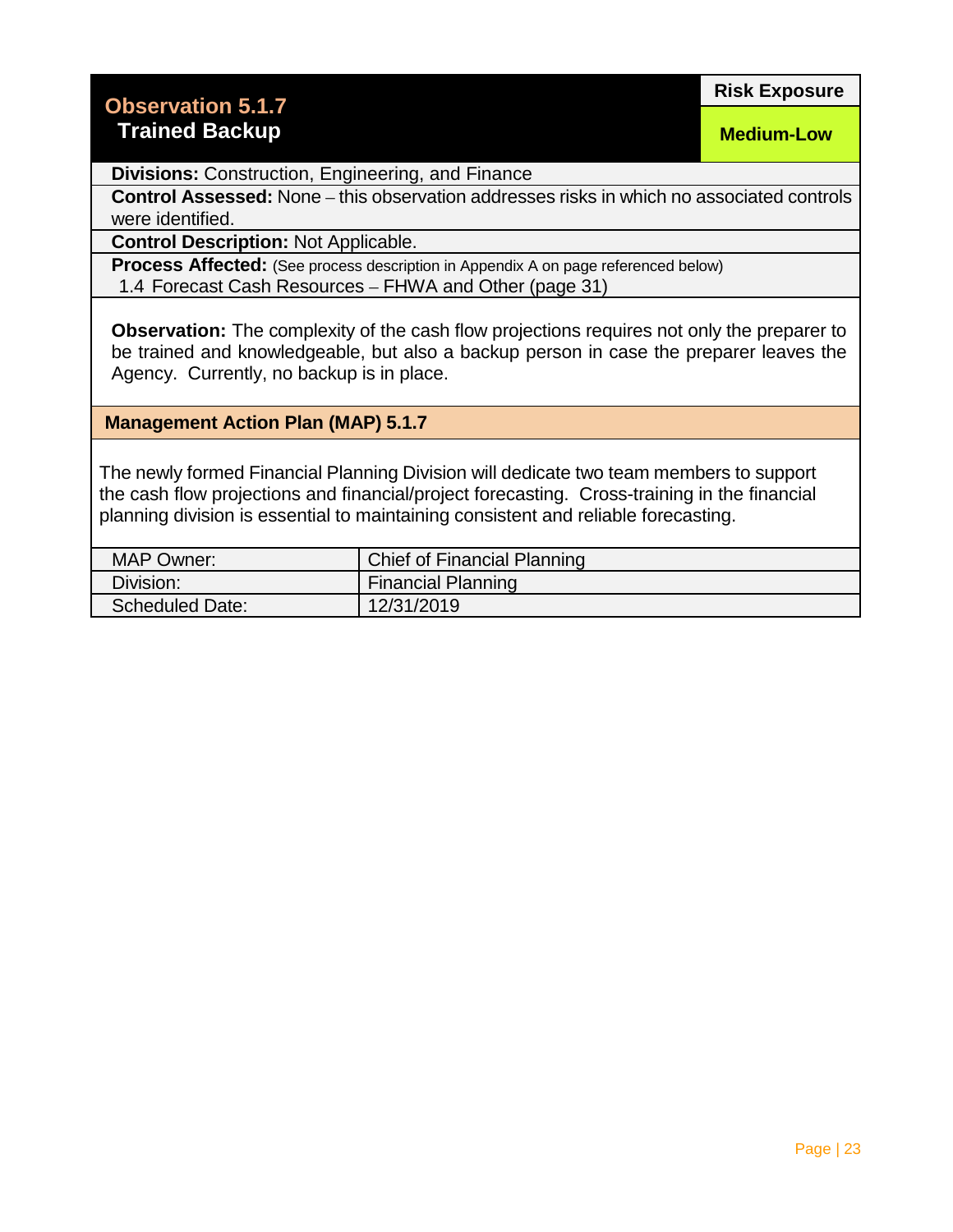#### **Observation 5.1.8**

#### **Desk Procedures**

**Risk Exposure**

**Medium-Low**

**Divisions:** Construction, Engineering, and Finance

**Control Assessed:** None – this observation addresses risks in which no associated controls were identified.

**Control Description:** Not Applicable.

**Process Affected:** (See process description in Appendix A on page referenced below) 1.4 Forecast Cash Resources – FHWA and Other (page 31)

**Observation:** The complexity of the cash flow projections hinders timely and accurate forecasts if the employee performing the forecasts is not knowledgeable and experienced. Desk procedures should be developed to help staff who don't normally perform the work understand the overall purpose of the cash flow projections and to give an individual insight into each of the steps.

#### **Management Action Plan (MAP) 5.1.8**

The Financial Planning Division is developing desk procedures on the extraction of data and its use and application in forecasting data.

| <b>MAP Owner:</b>      | Chief of Financial Planning |  |  |
|------------------------|-----------------------------|--|--|
| Division:              | <b>Financial Planning</b>   |  |  |
| <b>Scheduled Date:</b> | 9/30/2019                   |  |  |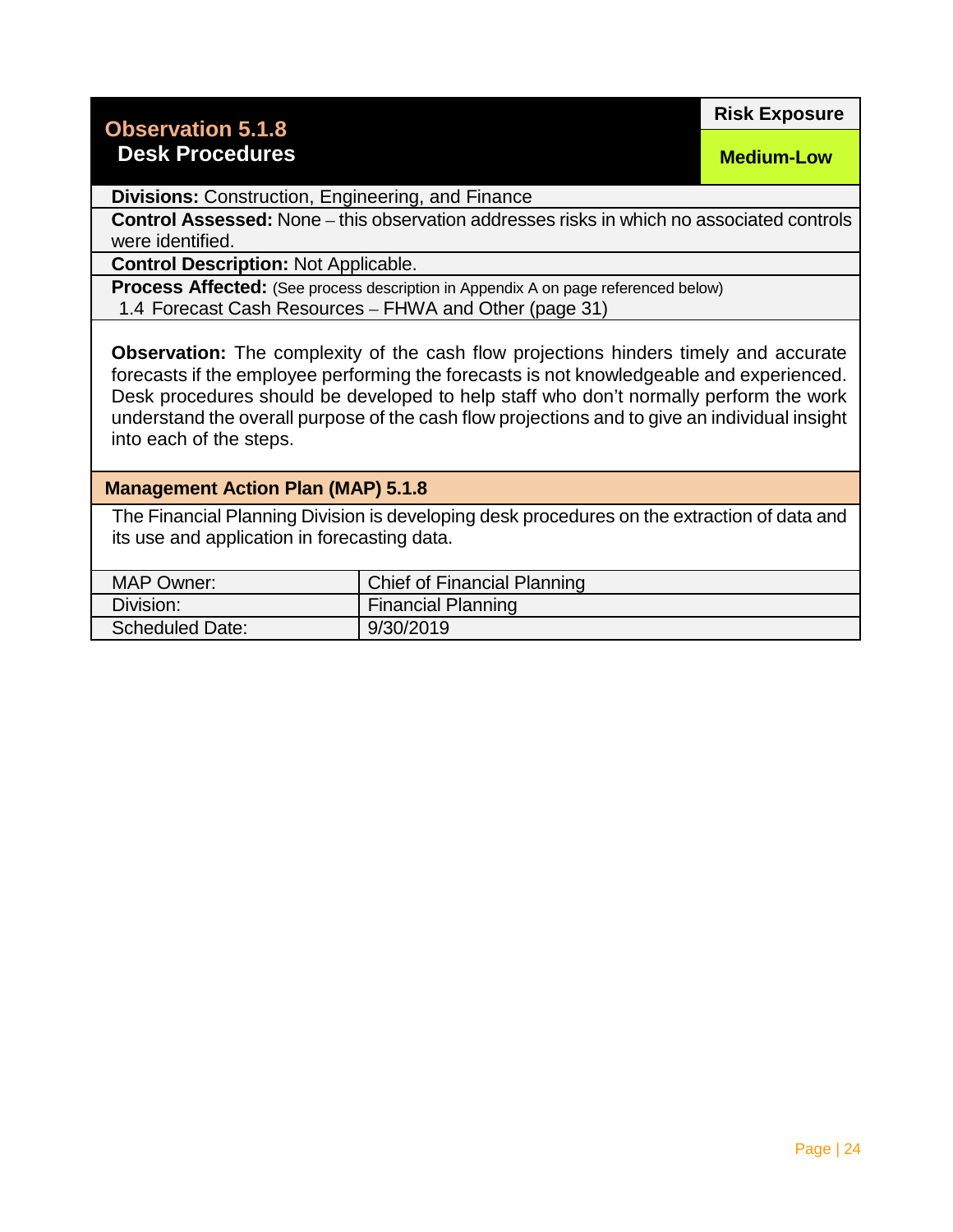#### **5.2 ACTIVITY 2 - Cash Flow Operations**

(Observations are Ordered by Highest to Lowest Risk Exposure)

#### **Observation 5.2.1 SiteManager Segregation of Duties, Roles, and Policies Risk Exposure Medium Division:** Construction **Control Assessed:** Field Level Employees' Review of Invoices **Control Description:** At each county facility, invoice review is completed at the field level. Inspectors input observed quantity information into SiteManager directly. The county's Resident Construction Engineer (RCE) or Assistant Resident Construction Engineer (ARCE) reviews all daily work orders, material reports, payroll, etc. in order to verify that the information submitted by the inspector is reasonable. **Process Affected:** (See process description in Appendix A on page referenced below) 2.1 Cash Disbursements - Construction (page 32) **Observation:** Within the projects sampled, we noted 21 instances in which the RCE or ARCE or a designated employee both input and reviewed the same quantitative data in the SiteManager system, thereby creating and approving their own inputs. Without an independent review, this could potentially lead to an intentional improper payment or unintentional error going undetected. In some cases, an employee who is not an RCE or ARCE is designated to have review access within SiteManager. **Management Action Plan (MAP) 5.2.1** Section 101.6.2.1 of the 2004 South Carolina Department of Transportation Construction Manual clearly defines the policy and process for approving Daily Work Reports. The SCDOT inspection staff submits the Daily Work Reports and the Resident Construction Engineer utilizes the Diary window to review and approve the Reports. The separation of duties and authorities are clearly defined. However, in certain instances such as the initial progress payments, it is advantageous for the Resident Construction Engineer or Assistant

to both input quantitative data and approve the report. It is acceptable for this to occur with the initial payments for early work activities such as mobilization and bonds. The Director of Construction Staff will clearly communicate and reinforce to the Resident Construction Engineers that a separation in duties must be maintained for work items installed through actual construction activities. Director of Construction staff will monitor that this policy is being followed by periodically generating SiteManager reports.

| Director of Construction<br><b>MAP Owner:</b> |             |  |  |
|-----------------------------------------------|-------------|--|--|
| Division:                                     | Engineering |  |  |
| <b>Scheduled Date:</b>                        | 6/30/2019   |  |  |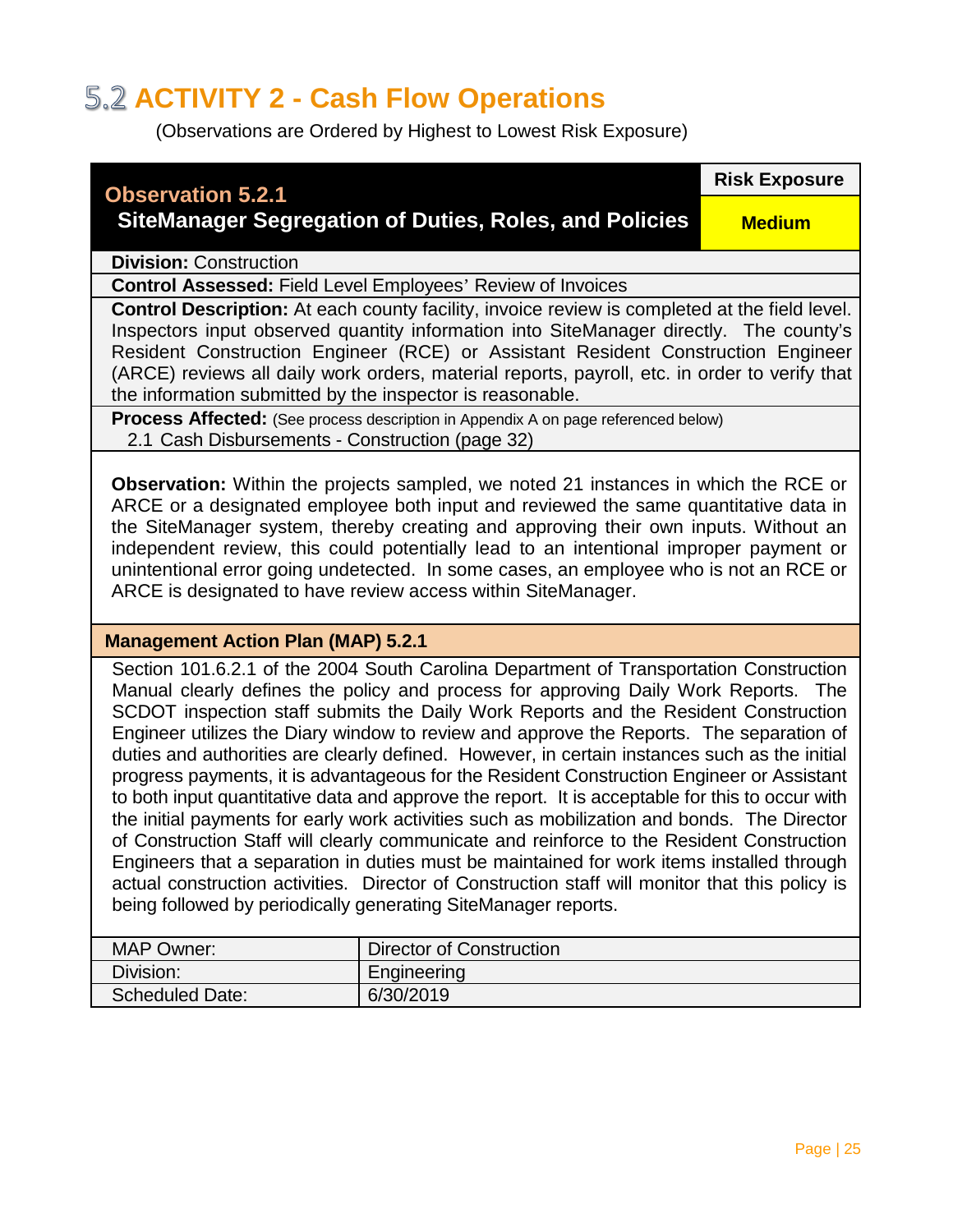**Medium-Low**

**Division:** Construction

**Control Assessed:** Change Order Approvals

**Control Description:** See description in Observation 5.2.2

**Process Affected:** (See process description in Appendix A on page referenced below) 2.1 Cash Disbursements - Construction (page 32)

**Observation:** In our review of Change Order Approvals, we noted that the Construction Manual had not been updated since 2004. Many changes to SCDOT and the way it conducts business have occurred since that time period. An updated Construction Manual is necessary to communicate, among other things, change order procedures.

#### **Management Action Plan (MAP) 5.2.2**

The current edition of the South Carolina Department of Transportation Construction Manual is dated 2004. There have been many changes in the manner in which the agency conducts business since that time period. The Director of Construction and staff have been actively pursuing the necessary procurement to update both the Standard Specifications and the Construction Manual. In the meantime, there has been a process developed to update the Construction Manual in real time similar to Supplemental Specifications. Below the Construction Manual link on the SCDOT website, there will be an additional tab that will house changes to the manual. The intent is to publish updates twice a year, as needed, in January and July. The Division of Construction office is currently working on updating several processes outlined in the 2004 Construction Manual, including the change order approval process.

| <b>MAP Owner:</b>      | <b>Director of Construction</b> |  |  |
|------------------------|---------------------------------|--|--|
| Division:              | Engineering                     |  |  |
| <b>Scheduled Date:</b> | 12/31/2021                      |  |  |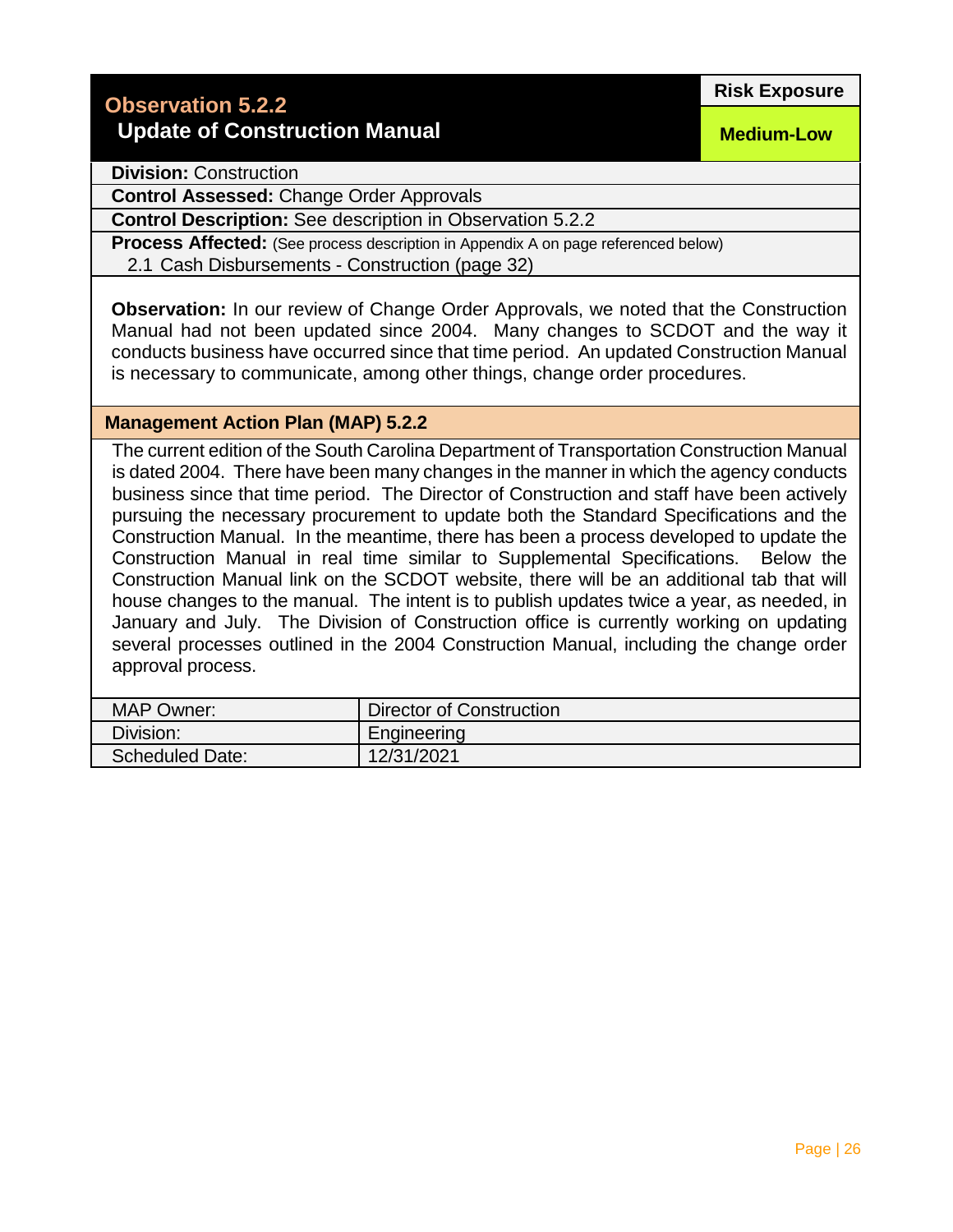#### **Observation 5.2.3**

#### **Accounting Access to Participation Agreements**

**Risk Exposure**

**Medium-Low**

#### **Division:** Finance

**Control Assessed:** Receipt of Executed Participation Agreement

**Control Description:** The Agency's Contracts Services Division provides the Accounting Division with a copy of the signed participation agreement and form 3025A that includes the supporting general ledger detail. The Accounting Division uses the information to record a receivable.

**Process Affected:** (See process description in Appendix A on page referenced below) 2.2 (page 32)

**Observation:** We determined that the Accounts Receivable manager within Accounting does not currently have access to data necessary to verify the completeness of the outstanding Accounts Receivable. In other words, receivables will go unrecorded if the Contracts Services Division does not notify the Accounting Division of signed contracts. The Contracts Services Division maintains a master list of all participation agreements but this list is not currently accessible by the Accounting Division.

#### **Management Action Plan (MAP) 5.2.3**

Since this observation, the Accounts Receivable Manager has obtained access to the signed participation agreements which will provide an additional resource to determine the completeness of accounts receivable. Currently, the Accounts Receivable department receives signed Participation Agreements and form 3025A from various offices; Local Program Administration, Professional Services Contracting and Program Controls.

| <b>MAP Owner:</b>      | Controller                |
|------------------------|---------------------------|
| Division:              | Finance                   |
| <b>Scheduled Date:</b> | Implemented in April 2019 |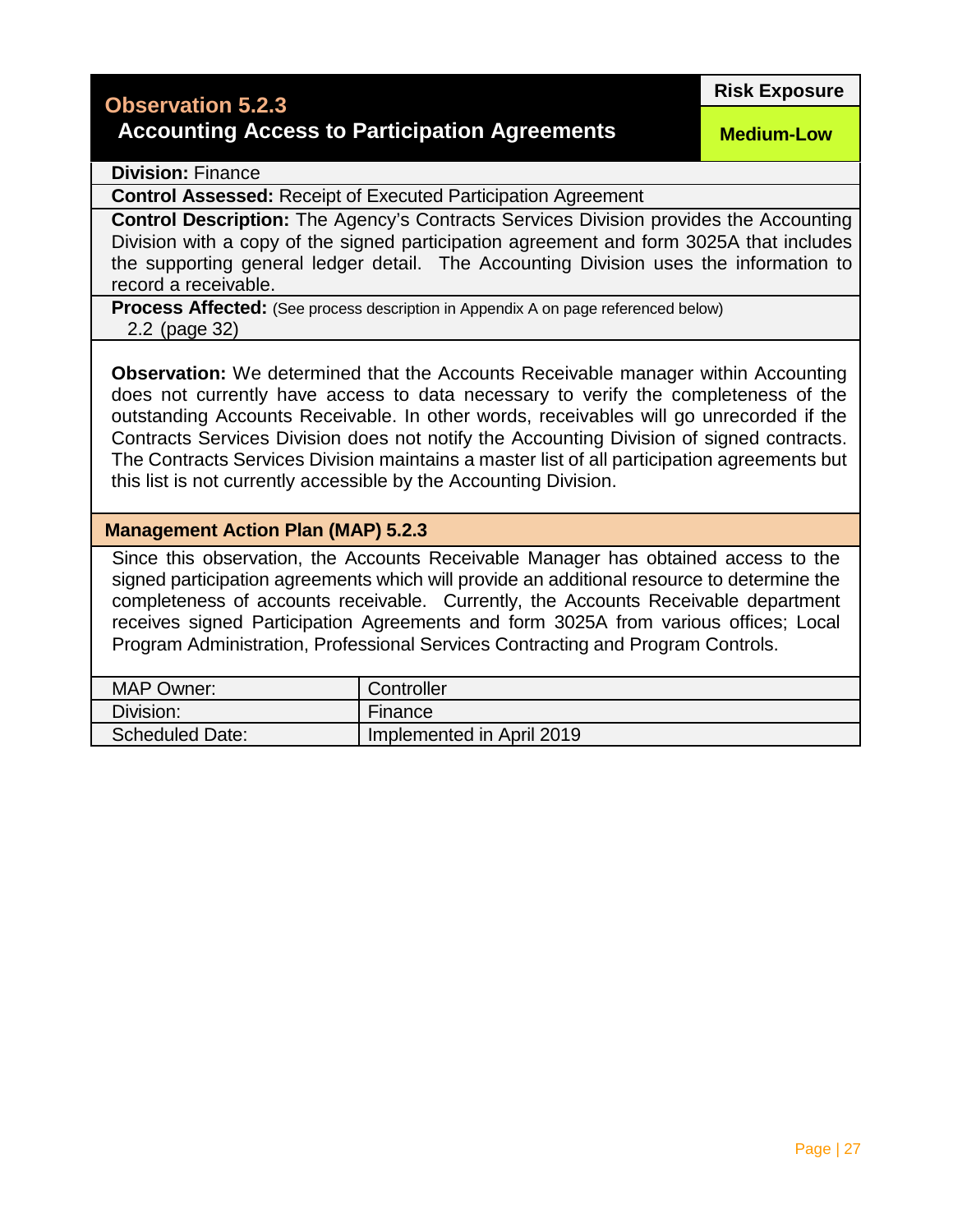#### **Observation 5.2.4**

#### **Accounts Receivable Reconciliation**

**Medium-Low**

**Divisions:** Finance

**Control Assessed:** Reconcile Accounts Receivable to Receipts

**Control Description:** The Accounting Division performs a deferred revenue roll forward monthly that details (1) the participation expenditures made throughout the month, (2) the outstanding accounts receivable as of the end of the month, and (3) the year-to-date revenues. However, it does not provide a preparer or reviewer with the opportunity to detect an input error made by the staff as the information included is summarized. The Accounting Division staff verifies that the total outstanding accounts receivable at the end of the month per the deferred revenue roll forward agrees with the balance in the accounting system (SCEIS) and investigates any differences.

**Process Affected:** (See process description in Appendix A on page referenced below) 2.2 Cash Receipting – Participation Agreements (page 32)

**Observation:** Although the deferred revenue roll forward does provide quality and necessary information, the lack of an accounts receivable roll-forward and corresponding reconciliation exposes the Agency to the risk that input errors could be made and go undetected. The deferred revenue roll-forward details participation expenditures made throughout the month, the outstanding accounts receivable at the end of the month and the year-to-date revenues; however, it does not provide a preparer or reviewer with the opportunity to detect an input error made by staff since the information included is summarized. Accounts receivable staff verify that the total outstanding accounts receivable balance at the end of the month per the deferred revenue roll-forward agrees with the general ledger balance and investigate any differences. But, if the receivable is keyed into the system incorrectly, an error would not be detected.

Currently, an Accounts Receivable analyst records accounts receivable and cash receipts in a daily log that is maintained by the Accounts Receivable Analyst as a self-check for errors in amounts recorded. The daily log is not reviewed by a supervisor or another party. We recommend that the Accounting Division begin performing accounts receivable reconciliations for participation agreements in order to verify that the account balance is correct and that the receivables are being recorded appropriately. By matching the unpaid billings to the accounts receivable, the reconciliation will verify that the amounts were keyed correctly.

#### **Management Action Plan (MAP) 5.2.4**

Since this observation there has been a change in accounts receivable reconciliations and processes. Daily logs recorded by the accounts receivable analyst are reviewed for accuracy and completeness by the Accounts Receivable Manager. The Accounts Receivable Manager also reviews the recording of monthly receivables and collections in SCEIS to make sure receipts are accurately recorded to the correct customer and/or general ledger account. Customer receivable accounts are reconciled monthly.

continued on the next page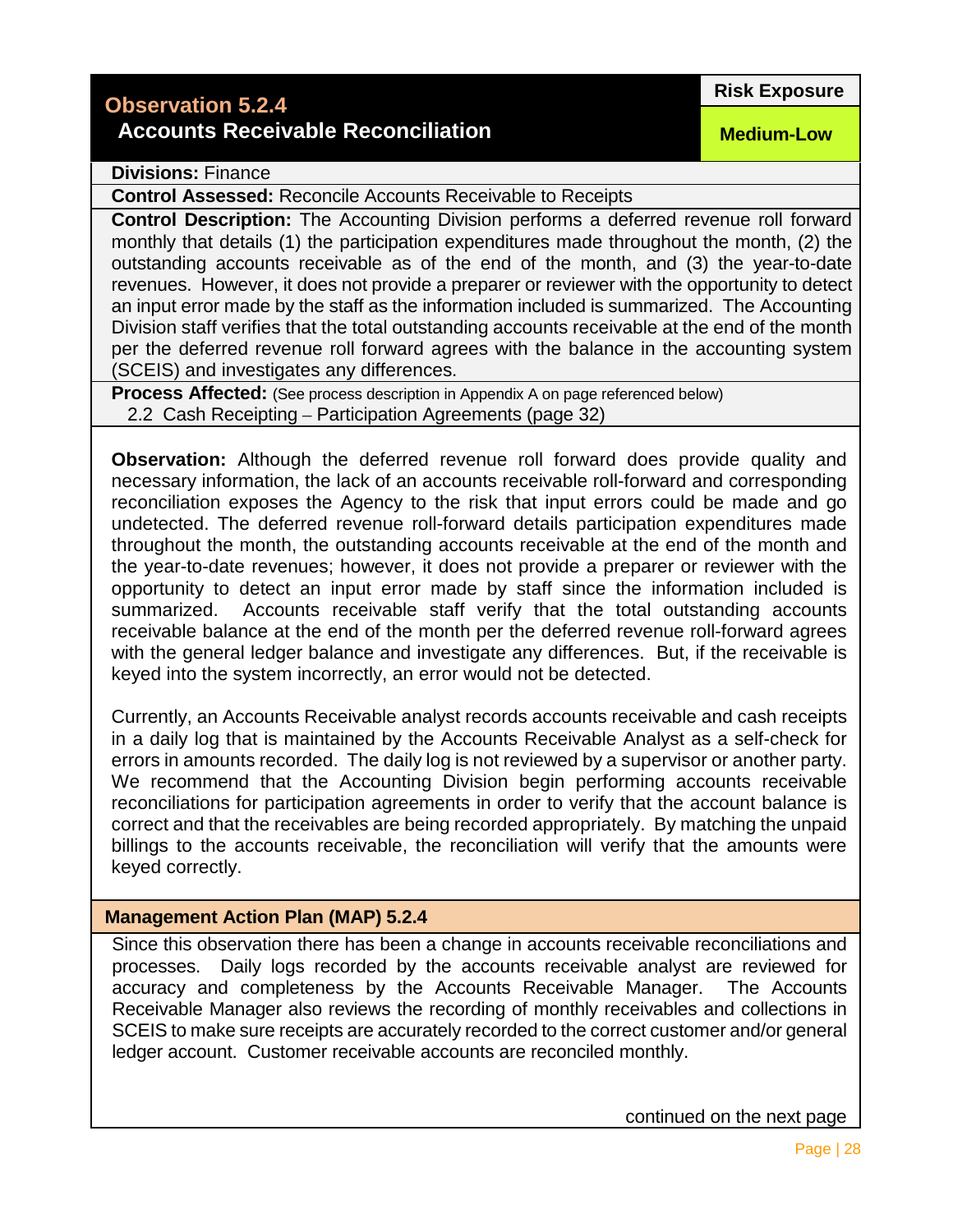Additionally, the Accounts Receivable department prepares an outstanding and aged accounts receivable report monthly which will be compared to the Participation Agreement Deferred Revenue Worksheet to verify participation agreement account receivable balances.

| <b>MAP Owner:</b>      | Controller |
|------------------------|------------|
| Division:              | Finance    |
| <b>Scheduled Date:</b> | 12/31/2019 |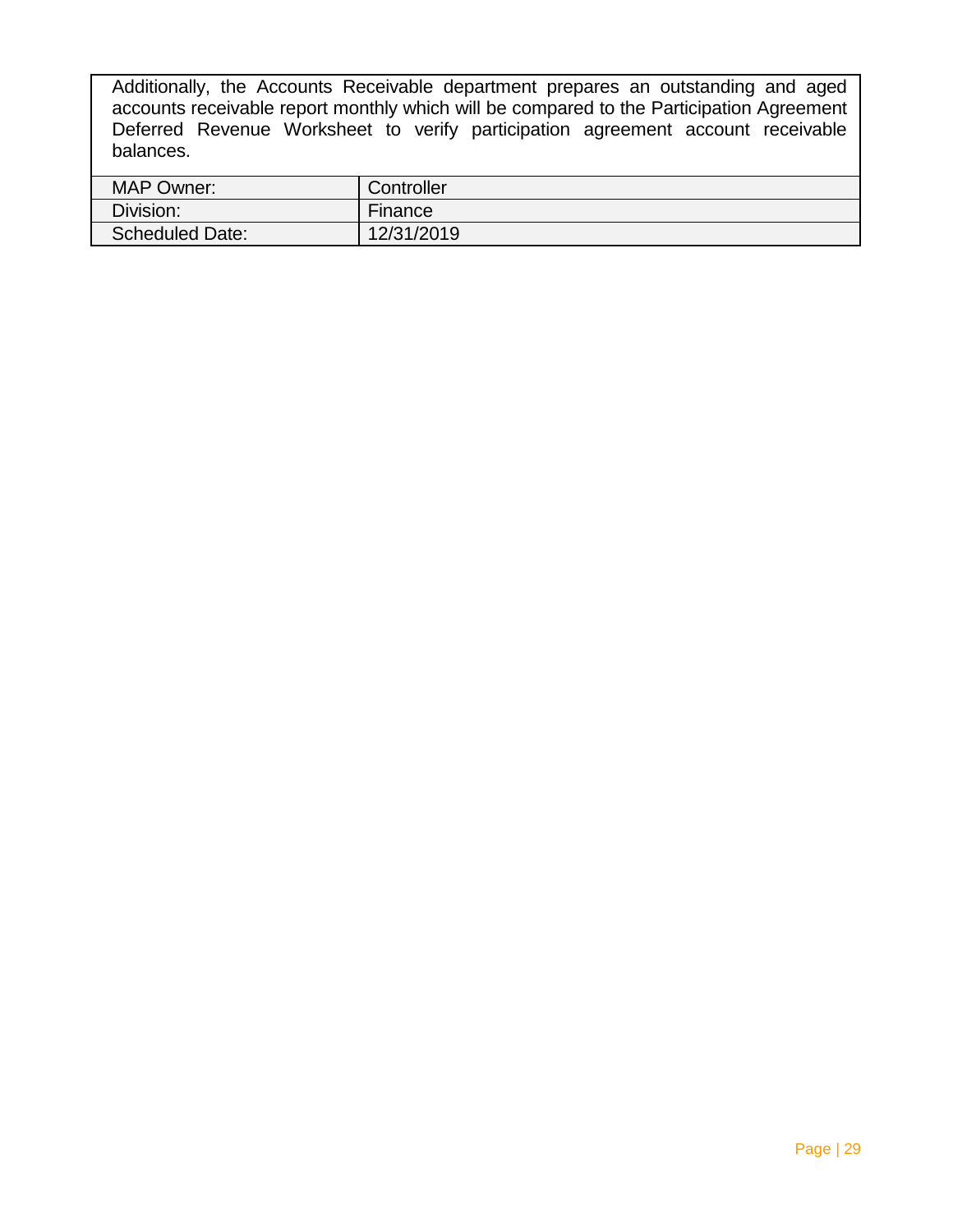### **APPENDIX A PROCESS DESCRIPTIONS**

#### **Activity 1 Cash Flow Modeling**

#### **Cash Flow Mitigation Strategies**

Management determines its current and projected cash position as a part of its monthly PRAM (Program Resource and Analysis Meeting). Adjustments to the program and to projects occur based on the projected resources available. Management assesses potential events impacting cash flows and identifies strategies for mitigating risks or developing contingencies so that working cash is available to pay obligations when due.

The objectives of this process are to:

- A. Identify strategies for ensuring continued payment of obligations during unexpected significant events.
- B. Determine the impact on cash balances both in the near and long terms.
- C. Respond to actual impacts on cash flow with appropriate mitigating strategies.

#### **Forecasting Cash Needs - Planned Projects**

Long-term project cost and scheduling data is pulled into the cash flow projections, analyzed, and adjusted by the Program Controls staff. The projections include all planned projects and not just those included in the fiscally-constrained Statewide Transportation Improvement Program (STIP). Placeholders are included for projected programmatic costs on potential projects that have not yet been added to the STIP.

The objectives of this process are to:

- A. Provide timely and relevant information related to the projected cost and schedules for long-term planned projects.
- B. Monitor trends in projects or programs to aid in adjusting costs or planned timelines.

#### **Forecast Cash Needs - Construction**

For each month, the Construction Scheduling team provides projections to the Finance Division to develop expected monthly costs of current construction projects over the course of the project to incorporate within the agency-wide cash flow. The Construction Scheduling team has developed estimates by scope of work using a variety of factors to estimate the cost of the planned work.

For material and complex projects, the Construction Scheduling team obtains a projected schedule provided by the contractor in conjunction with the District Construction Scheduling team. Based on the Construction Division's knowledge of the project, past projections, and current conditions, the Construction Scheduling team may choose to estimate based on a project-specific cost and schedule estimate or based on historical costs and schedules for similar projects.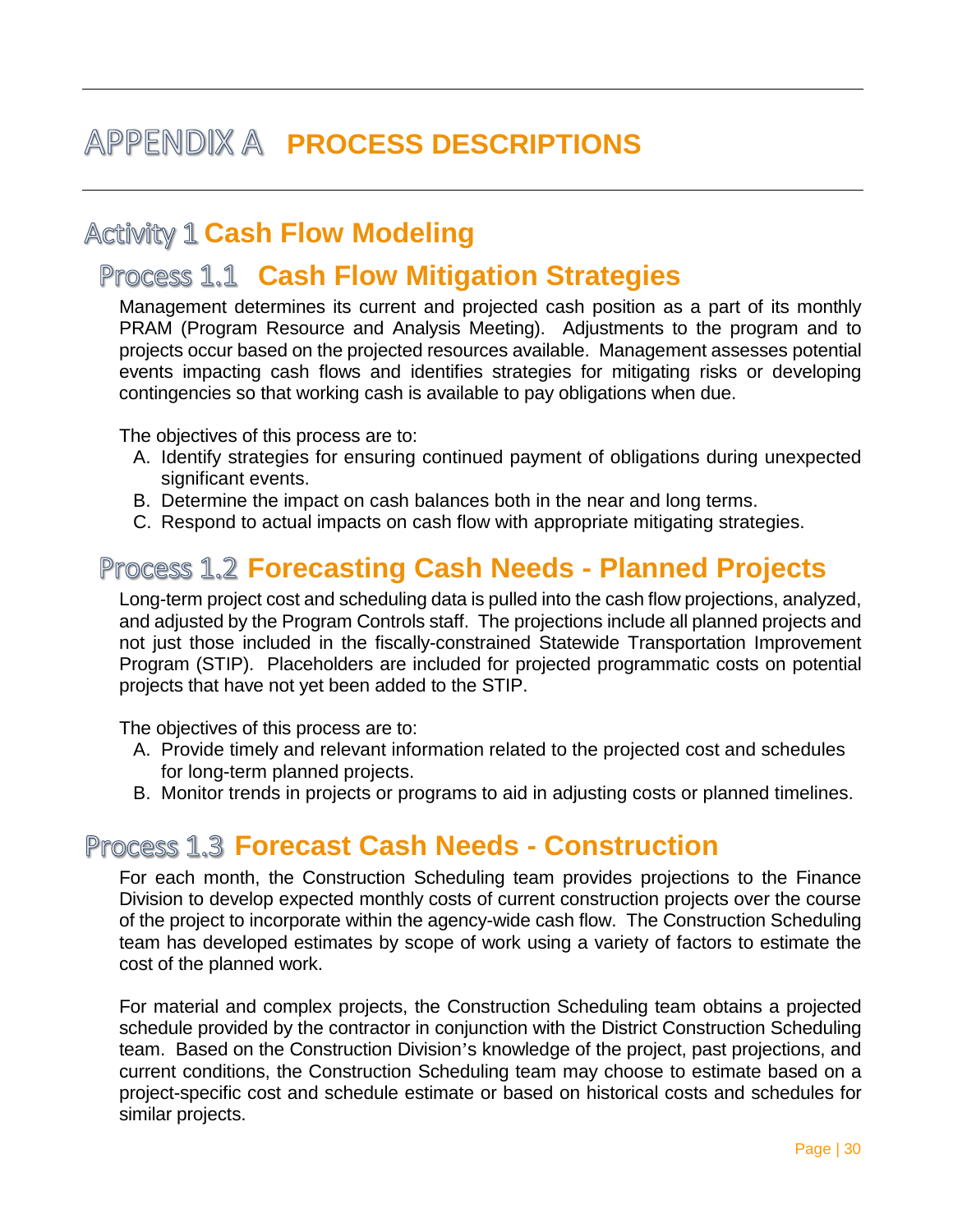The Construction Scheduling team accumulates all projects and provides the data to the Finance Division to be compiled into the agency-wide cash flow projection.

The objectives of this process are to:

- A. Provide timely, accurate, and relevant information related to the projected cost and schedules for upcoming construction projects.
- B. Monitor trends in projects or programs to aid in adjusting costs or planned timelines.

#### **Process 1.4 Forecast Cash Resources – FHWA and Other**

Since 2011, the Agency has utilized the Program and Resource Analysis Meeting (PRAM) for the purpose of providing relevant and timely information to facilitate communications of resource utilization and other issues across the Agency. PRAM serves as a forum to keep senior and executive management informed as well as to encourage dialog across key divisions of the Agency. Topics of discussion focus on the key link between resources and stewardship of resources associated with project and program delivery and the associated projected impact to the Agency's financial condition. PRAM occurs monthly the week prior to the SCDOT Commission Meeting. Designated PRAM representatives from the Engineering, Finance, Support Services, Human Resources, and the Intermodal Planning divisions hold the Subcommittee of the Pram and Resource Analysis Meeting (SPRAM). The goal of SPRAM is to prepare, review, and discuss content for the upcoming PRAM.

Monthly, in conjunction with the SPRAM and PRAM meetings, individuals from the Finance, Construction, and Program Controls divisions compile a monthly cash flow projection for the purpose of evaluating short-term and long-term cash flow projections. Projections are adjusted based on institutional knowledge about trends in the Agency's business environment. Information provided is used by management to make both short-term and long-term financial and programmatic decisions to achieve the Agency's goals.

The objectives of this process are to:

- A. Provide timely, accurate and relevant information to executive management
- B. Facilitate the communication of resource utilization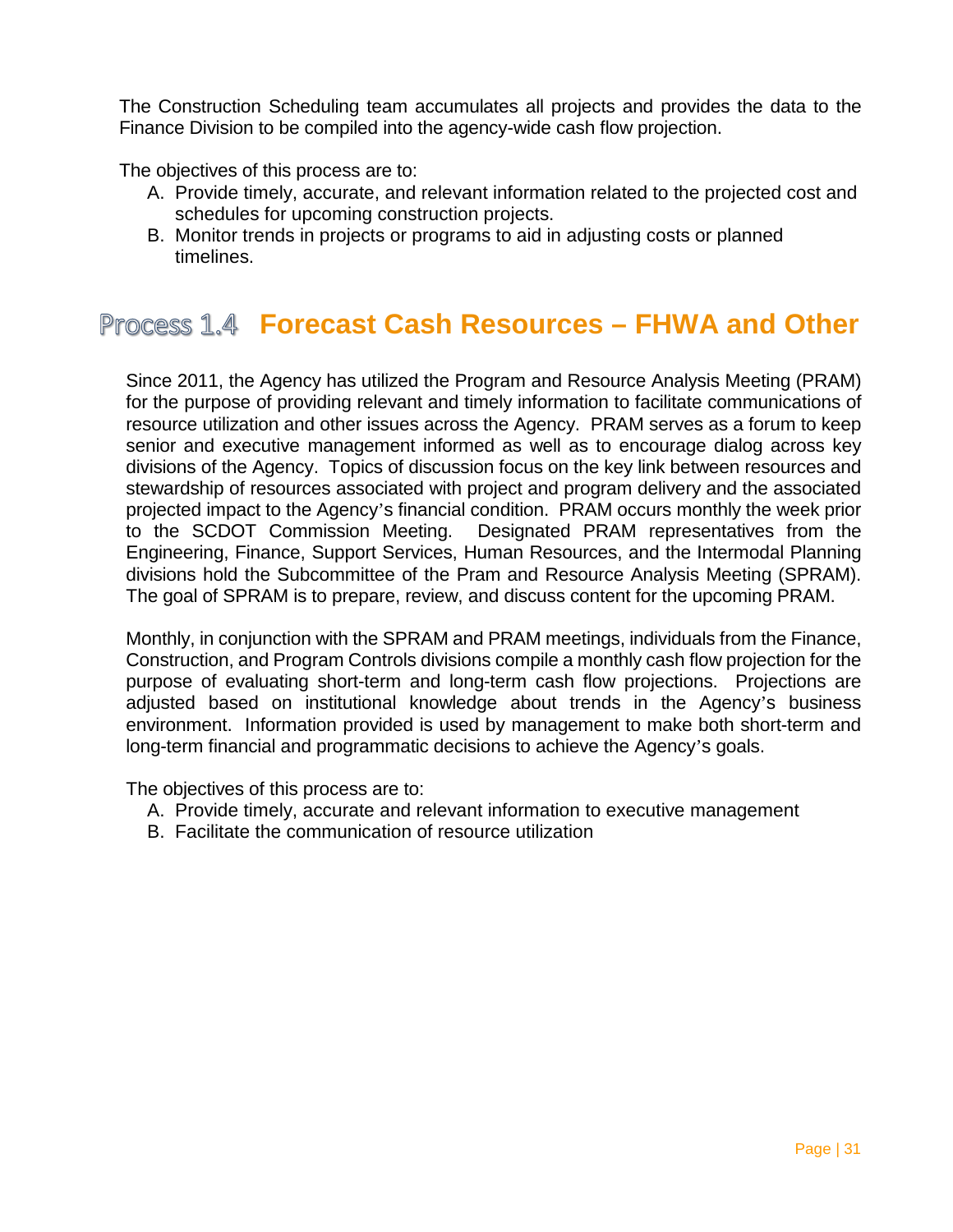#### **Activity 2 Cash Flow Operations**

#### **Process 2.1 Cash Disbursements – Construction**

Management determines its current and projected cash position as a part of its monthly PRAM (Program Resource and Analysis Meeting). Adjustments to the program and to projects occur based on the projected resources available. Management assesses potential events impacting cash flows and identifies strategies for mitigating risks or developing contingencies so that working cash is available to pay obligations when due.

The objectives of this process are to:

- A. Identify strategies for ensuring continued payment of obligations during unexpected significant events.
- B. Determine the impact on cash balances both in the near and long terms.
- C. Respond to actual impacts on cash flow with appropriate mitigating strategies.

#### **Process 2.2 Cash Receipting - Participation Agreements**

Management determines its current and projected cash position as a part of its monthly PRAM (Program Resource and Analysis Meeting). Adjustments to the program and to projects occur based on the projected resources available. Management assesses potential events impacting cash flows and identifies strategies for mitigating risks or developing contingencies so that working cash is available to pay obligations when due.

The objectives of this process are to:

- A. Identify strategies for ensuring continued payment of obligations during unexpected significant events.
- B. Determine the impact on cash balances both in the near and long terms.